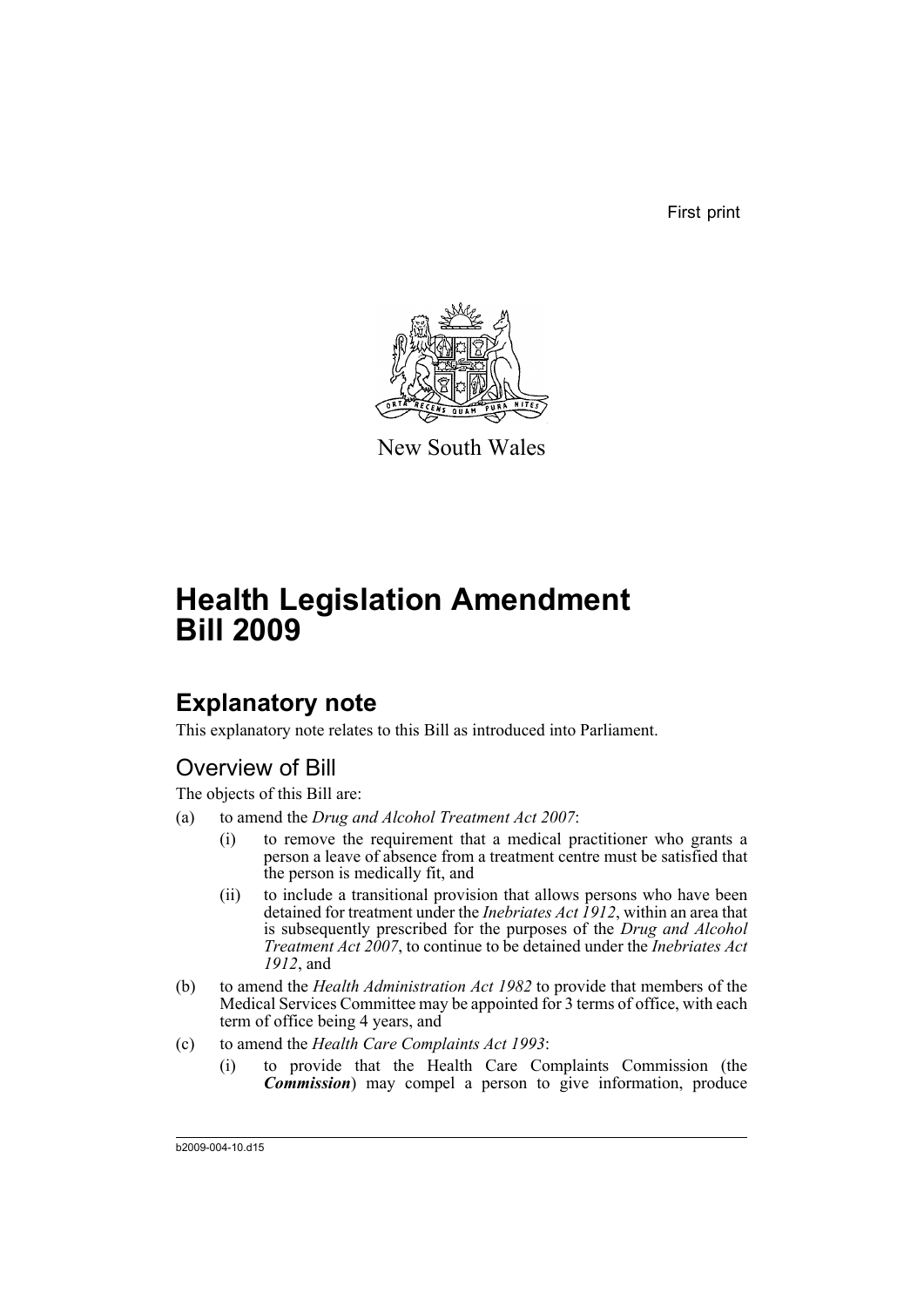Explanatory note

documents or answer questions that would assist the Commission in assessing a complaint or carrying out an investigation, and

- (ii) to provide that following the assessment of a complaint the Commission is not required to give notice of its decision to a person in certain circumstances, and
- (iii) to provide that following the investigation of a complaint the Commission may provide the outcomes of the investigation to certain persons and a report of the outcome of the investigation to the complainant, and
- (iv) to provide that in circumstances in which the Director of Proceedings determines that a complaint should not be prosecuted before a disciplinary body, the Director may refer the complaint to the Commission for alternative action, and
- (v) to provide that the Director of Proceedings may give notice of the Director's decision about whether or not to prosecute a complaint to certain persons, and
- (vi) to provide that the Director of Proceedings may delegate his or her functions with respect to a particular complaint to an officer of the Commission, and
- (vii) to provide that the Director of Proceedings may undertake functions imposed on the Commission by Acts other than the *Health Care Complaints Act 1993*, and
- (viii) to provide that a person cannot be compelled to give evidence about, or produce documents containing, information obtained in exercising a function under the Act except in limited circumstances, and
- (ix) to provide that the Commission, or a member of staff of the Commission, may disclose information obtained in exercising a function under the Act to certain persons, and
- (d) to amend the *Health Services Act 1997*:
	- (i) to provide that if a board governed health corporation under that Act has fewer than 50 staff members there is no requirement to appoint a member of the NSW Health Service to the health corporation's board, and
	- (ii) to clarify that if the position of chief executive of a board governed health corporation is an executive position within the meaning of Part 3 of Chapter 9 of that Act, the chief executive is to be appointed under that Part, and
	- (iii) to provide that the protection from liability given to a person who provides expert advice or assistance in a review of the conduct of a visiting practitioner or a member of the NSW Health Service extends to a review of the conduct of an employee of a non-declared affiliated health organisation who is employed in relation to a recognised establishment or recognised service of the organisation, and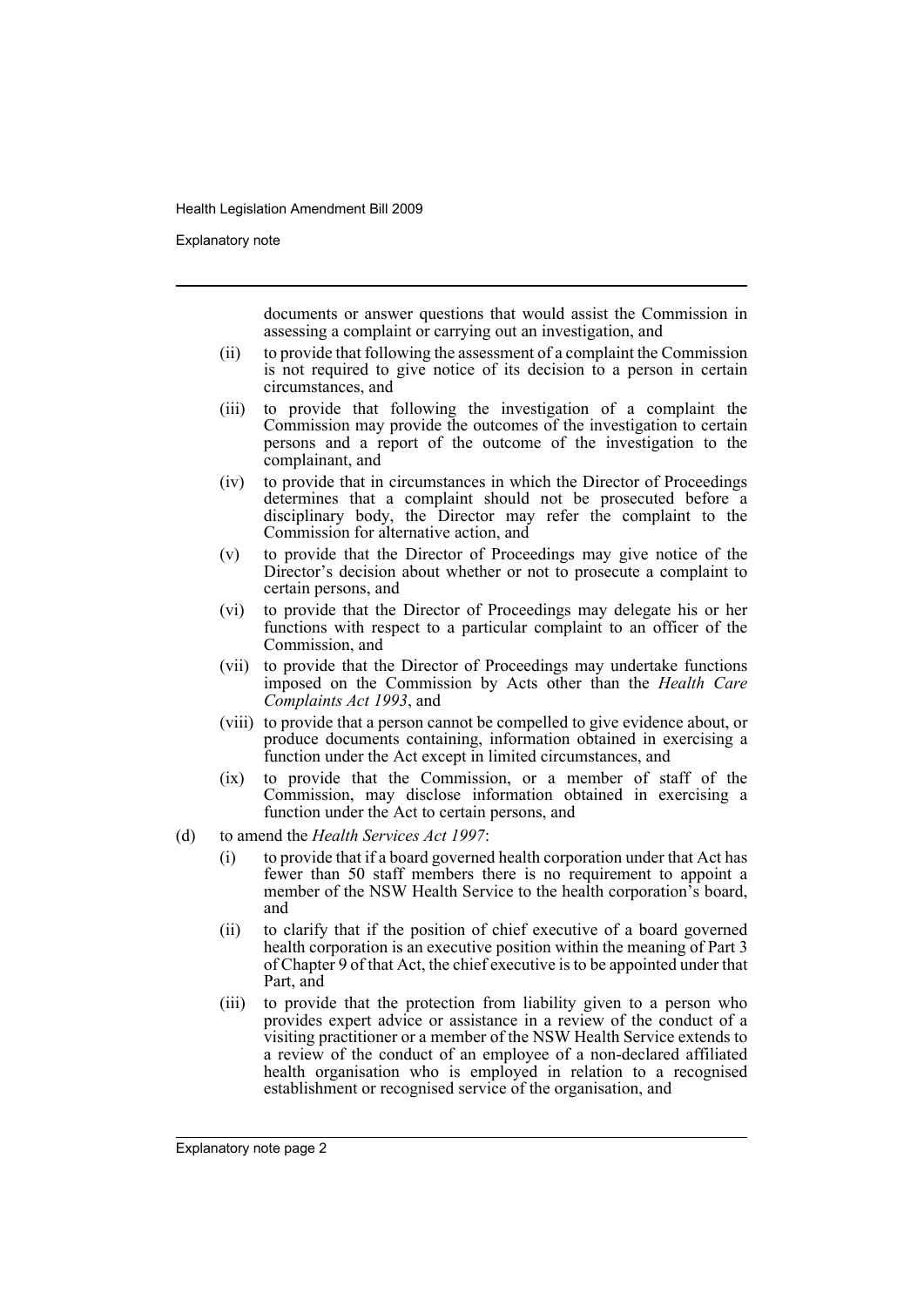Explanatory note

- (e) to amend the *Medical Practice Act 1992* to provide that at an inquiry conducted by a Professional Standards Committee, the medical practitioner concerned and any complainant are entitled to attend and to be represented by an Australian legal practitioner or another adviser, and
- (f) to amend the *Mental Health Act 2007*:
	- (i) to clarify that, in respect of an application for a further community treatment order under that Act, the requirement to give 14 days notice does not apply, and
	- (ii) to provide that the President of the Mental Health Review Tribunal may be appointed as a full-time or part-time member. A consequential amendment is made to the *Statutory and Other Offices Remuneration Act 1975*.

## Outline of provisions

**Clause 1** sets out the name (also called the short title) of the proposed Act.

**Clause 2** provides for the commencement of the proposed Act, other than Schedule 1.5, on the date of assent to the proposed Act. Schedule 1.5 will commence on a day to be appointed by proclamation.

## **Schedule 1 Amendment of Acts**

### **Schedule 1.1 Drug and Alcohol Treatment Act 2007 No 7**

**Schedule 1.1 [2]** amends the *Drug and Alcohol Treatment Act 2007* by removing the requirement that a person, subject to involuntary detention and treatment, must be medically fit before the person may be granted a leave of absence from a treatment centre.

**Schedule 1.1 [3]** provides that a person detained for treatment under the *Inebriates Act 1912* is to continue to be subject to that Act, notwithstanding that the area in which the person is being treated has subsequently been prescribed for the purpose of the *Drug and Alcohol Treatment Act 2007*. It also provides that in such circumstances the *Drug and Alcohol Treatment Act 2007* is not to apply in relation to that person. **Schedule 1.1 [1]** is consequential on Schedule 1.1 [3].

### **Schedule 1.2 Health Administration Act 1982 No 135**

**Schedule 1.2 [2]** amends the *Health Administration Act 1982* to provide that the Governor may make regulations containing provisions of a savings or transitional nature consequent on the enactment of Schedule 1.2 to the proposed Act. **Schedule 1.2 [1] and [3]** make amendments consequent on Schedule 1.2 [2].

**Schedule 1.2 [5]** increases the term for which a person may be appointed as a member of the Medical Services Committee from 2 to 4 years.

**Schedule 1.2 [6]** decreases the number of consecutive terms a person may hold office as a member of the Medical Services Committee from 5 to 3.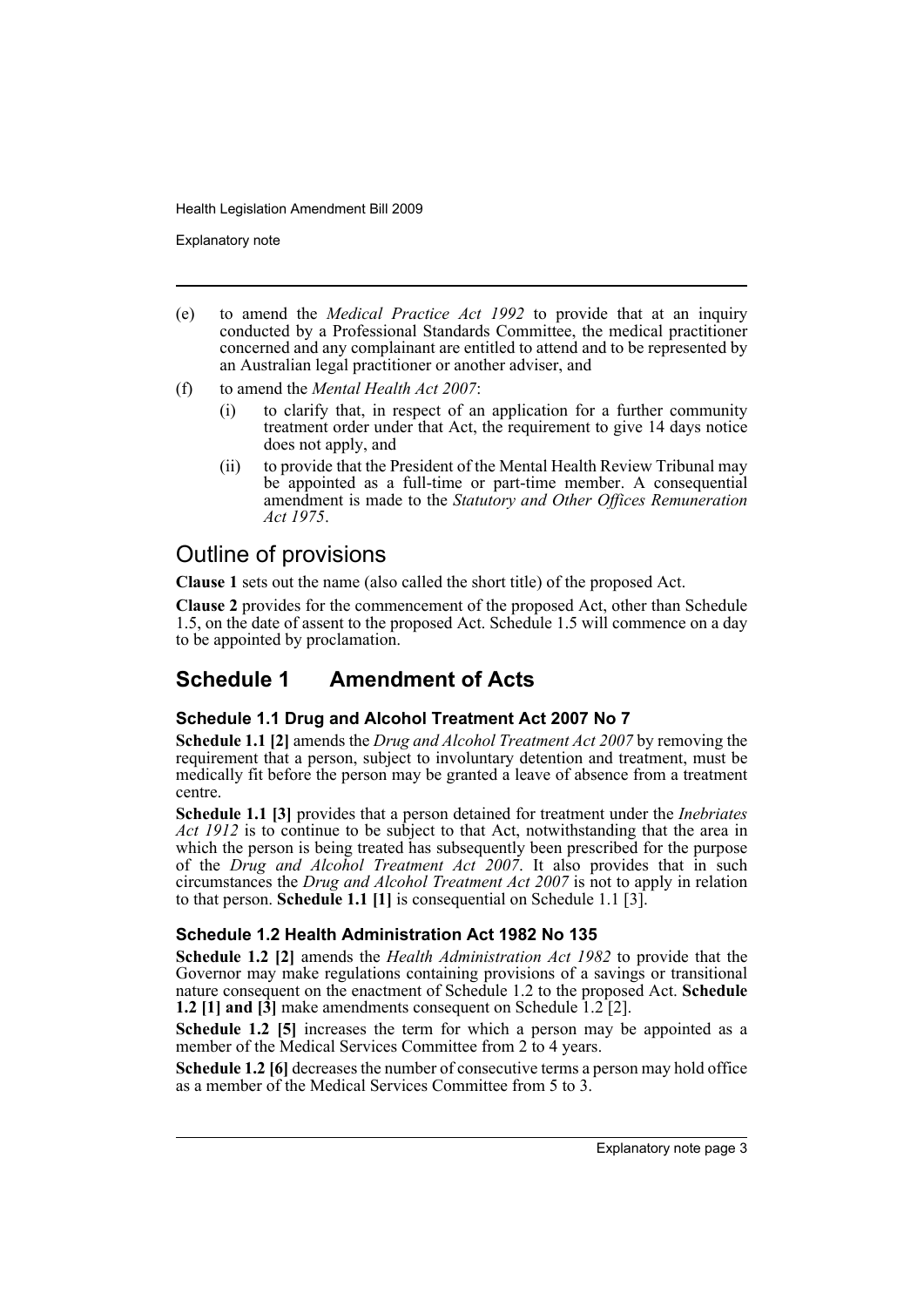Explanatory note

**Schedule 1.2 [4]** provides for transitional arrangements consequent on Schedule 1.2 [5] and [6]. Specifically, it provides that a person who held office as a member of the Medical Services Committee immediately before the commencement of the proposed Act holds office for 4 years, in accordance with the amendment made by Schedule 1.2 [5], and that, despite the amendment made by Schedule 1.2 [6], the person may complete the person's term of office even if the person has already served 3 consecutive terms of office.

#### **Schedule 1.3 Health Care Complaints Act 1993 No 105**

**Schedule 1.3 [1]** amends the *Health Care Complaints Act 1993* with respect to the powers of the Health Care Complaints Commission in assessing a complaint. In particular, the limitation on the Commission's power to obtain information, records and evidence for the purposes of assessing a complaint so that only hospital and medical records, and documents relating to a health practitioner's practice, could be obtained is removed. **Schedule 1.3 [7]** is consequential on Schedule 1.3 [1] and clarifies that the protection from incrimination for persons giving information, answering questions or producing documents under the Act extends not only to persons who do so in the course of an investigation of a complaint but also to persons who do so in the course of an assessment of a complaint.

**Schedule 1.3 [2]** provides for circumstances in which the Health Care Complaints Commission is not required to give notice of the outcomes of an assessment of a complaint to third parties who may have an interest in the complaint, including a person not a party to the complaint but who is receiving treatment the subject of a complaint. The circumstances in which the Commission is not required to give the notice include circumstances in which the Commission reasonably believes that giving the notice will prejudice the investigation of the complaint, or place the health or safety of a client at risk. Further provision is made requiring the Commission to review a decision not to give the notice, as well as enabling an amended form of notice to be given. These amendments bring the notification of third parties in line with similar notification provisions with respect to actual parties to a complaint under section 28 of the *Health Care Complaints Act 1993*.

**Schedule 1.3 [3]–[6]** extend the Health Care Complaints Commission's powers to compel the provision of information, documents or evidence, from only persons who are a party to the complaint or a health service provider, to any person whatsoever. It also creates an offence for circumstances in which information, documents or evidence is provided with the knowledge that it is false or misleading.

**Schedule 1.3 [8]** extends the persons to whom the Health Care Complaints Commission may notify the results of an investigation, the action to be taken as a result of the investigation and the reasons for taking that action. Those persons may include any third party to the complaint to whom the Commission could have given notice under section 28A of the *Health Care Complaints Act 1993* and any other relevant person or body.

**Schedule 1.3 [9]** amends a requirement that must be satisfied before the Health Care Complaints Commission may issue a prohibition order or public statement, or both.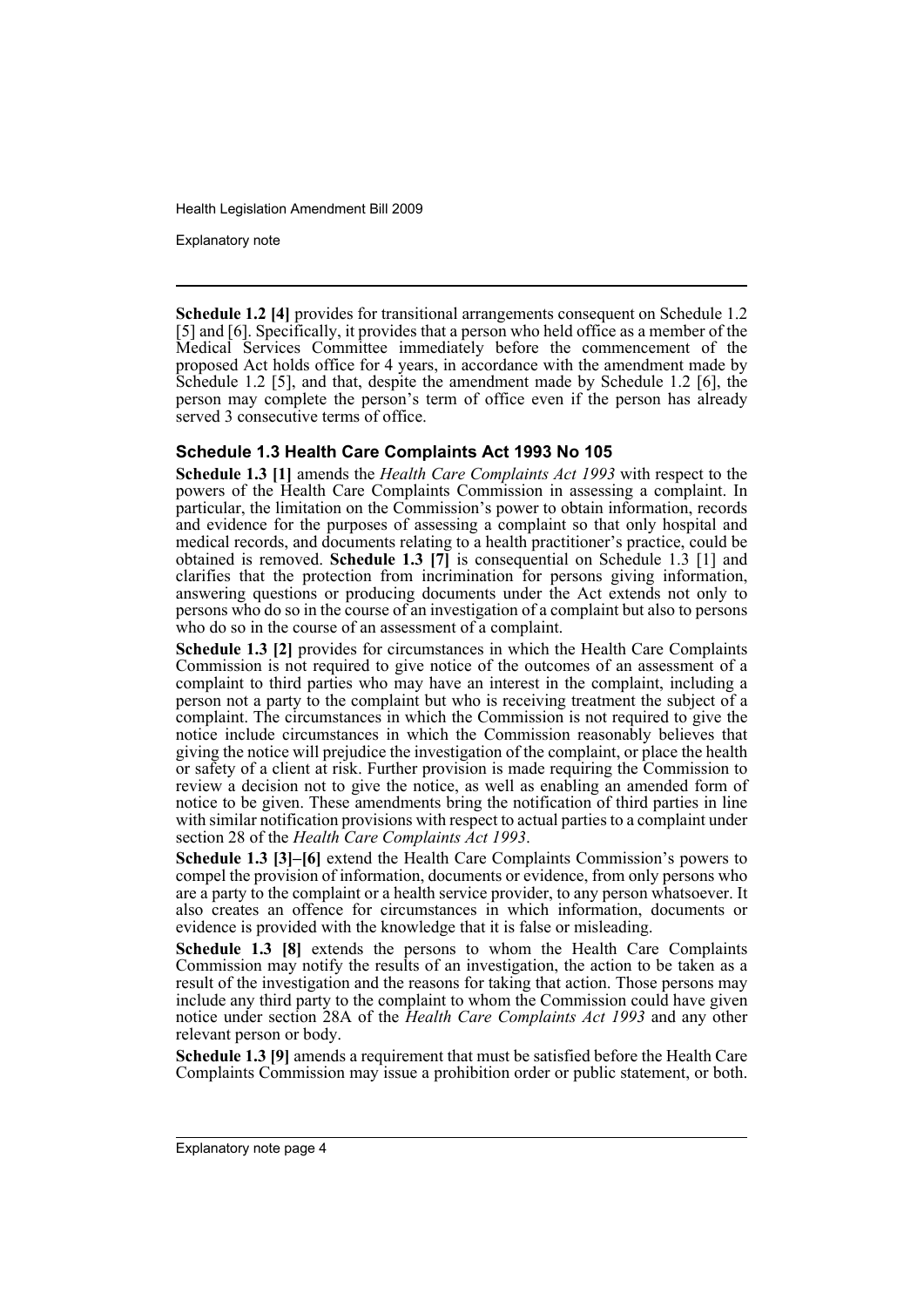Explanatory note

Specifically, the requirement that the Commission may issue a prohibition order or public statement only if in the Commission's opinion the health practitioner poses a substantial risk to the health of members of the public is replaced with a lesser and broader requirement that in the Commission's opinion the practitioner poses a risk to the health or safety of members of the public.

**Schedule 1.3 [10]** extends the persons to whom the Health Care Complaints Commission may provide the results of an investigation into a health organisation. They will include any third party to the complaint to whom the Commission could have given notice under section 28A of the *Health Care Complaints Act 1993* and any other relevant person or body. It also inserts proposed section 45 (2A) that enables the Commission to provide the complainant with a copy of the report produced with respect to their complaint.

**Schedule 1.3 [11]** provides that the Commission's discretion to provide the results of an investigation of a complaint to certain persons does not authorise the release of a report prepared under section 42 (2) of the *Health Care Complaints Act 1993*, other than as provided by section 44 or  $45$  (2A).

**Schedule 1.3 [12] and [14]** expand the functions the Director of Proceedings may exercise to include those conferred or imposed on the Health Care Complaints Commission by an Act other than the *Health Care Complaints Act 1993*. The amendments provide that the Director is not empowered to exercise a function conferred or imposed on the Commission, as opposed to the Director, other than those referred to in subsection (1) or proposed subsection (2A) of section 90B of the *Health Care Complaints Act 1993*.

**Schedule 1.3 [13]** enables the Director of Proceedings to refer a complaint to the Health Care Complaints Commission for action under section 39 (1) (c), (d), (e), (f) or (g) if the Director determines the complaint should not be prosecuted before a disciplinary body.

**Schedule 1.3 [15]** gives the Director of Proceedings power to notify specified persons of the Director's determination as to whether or not a complaint should be prosecuted before a disciplinary body.

**Schedule 1.3 [16]** enables the Director of Proceedings to delegate his or her functions with respect to a complaint, other than the power of delegation, to an officer of the Health Care Complaints Commission.

**Schedule 1.3 [17]** provides that a person is not compellable in legal proceedings to give evidence or produce documents relating to the exercise of a function under the *Health Care Complaints Act 1993*. Exceptions are provided with respect to an inquiry under the *Ombudsman Act 1974*, proceedings before the Independent Commission Against Corruption and under the *Royal Commissions Act 1923* and Part 3 of the *Special Commissions of Inquiry Act 1983*.

**Schedule 1.3 [18]** gives the Health Care Complaints Commission a discretion to disclose information obtained in the exercise of a function under the *Health Care Complaints Act 1993* to specified persons. However, the discretion may be exercised only if the Commission considers that it is in the public interest to do so and having regard to the principle set out in section 3 (2) of that Act.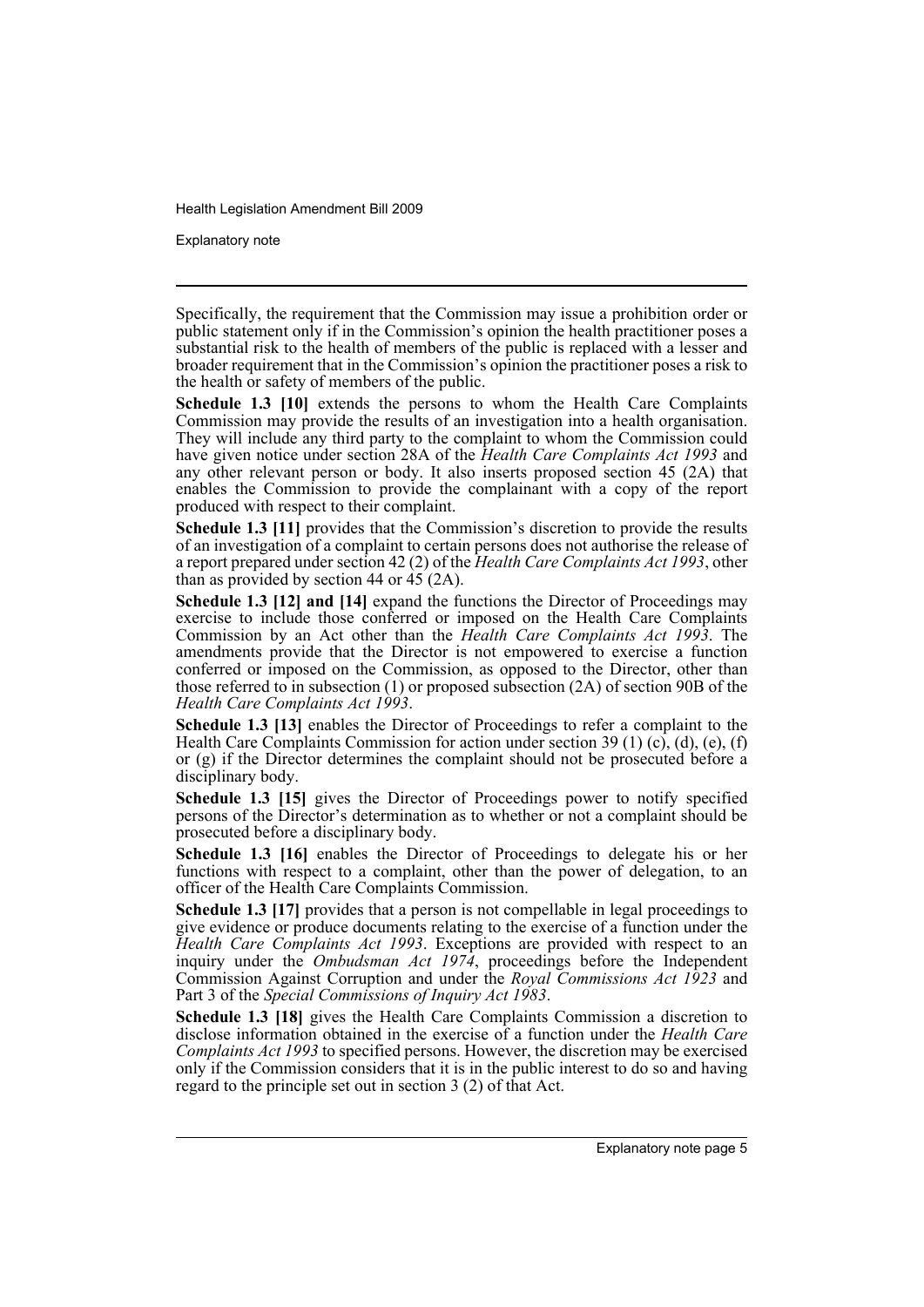Explanatory note

**Schedule 1.3 [19]** provides that the Governor may make regulations containing provisions of a savings or transitional nature consequent on the enactment of Schedule 1.3 to the proposed Act.

#### **Schedule 1.4 Health Services Act 1997 No 154**

**Schedule 1.4 [1]** amends the *Health Services Act 1997* to exempt board governed health corporations of the NSW Health Service that have fewer than 50 employees from the requirement that one member of that board, appointed by the Minister for Health, is to be an employee of the NSW Health Service.

**Schedule 1.4 [2]** clarifies that the manner in which an appointment to the office of chief executive of a board governed health corporation is to be made is based on whether or not that office is an executive position within the meaning of Part 3 of Chapter 9 of the *Health Services Act 1997*. An appointment in circumstances in which the position is an executive position is subject to Part 3 of Chapter 9. An appointment in circumstances in which the position is not classified as an executive position is made by the Minister for Health.

**Schedule 1.4 [3] and [4]** extend the protection from personal liability provided by the *Health Services Act 1997* to cover specified reviews of a person who is an employee of a non-declared affiliated health organisation who is employed in relation to a recognised establishment or recognised service of the organisation.

**Schedule 1.4 [5]** provides that the Governor may make regulations containing provisions of a savings or transitional nature consequent on the enactment of Schedule 1.4 to the proposed Act.

#### **Schedule 1.5 Medical Practice Act 1992 No 94**

**Schedule 1.5 [1]** amends the *Medical Practice Act 1992* to provide that at an inquiry conducted by a Professional Standards Committee, the medical practitioner the subject of the inquiry and any complainant are entitled to attend and to be represented by an Australian legal practitioner or another adviser. The fact that a medical practitioner is represented at an inquiry conducted by a Professional Standards Committee does not prevent the Committee from addressing questions directly to the practitioner.

**Schedule 1.5 [2]** is consequent on the amendment made by Schedule 1.5 [1] and provides that a Professional Standards Committee may grant leave to any person to appear at an inquiry conducted by the Committee if the Committee considers it appropriate.

**Schedule 1.5 [3]** provides for transitional arrangements consequent on Schedule 1.5 [1]. An inquiry conducted by a Professional Standards Committee that had started, and not been finalised, before the commencement of the proposed Act is to continue in accordance with the *Medical Practice Act 1992* as it applied at the time the inquiry started.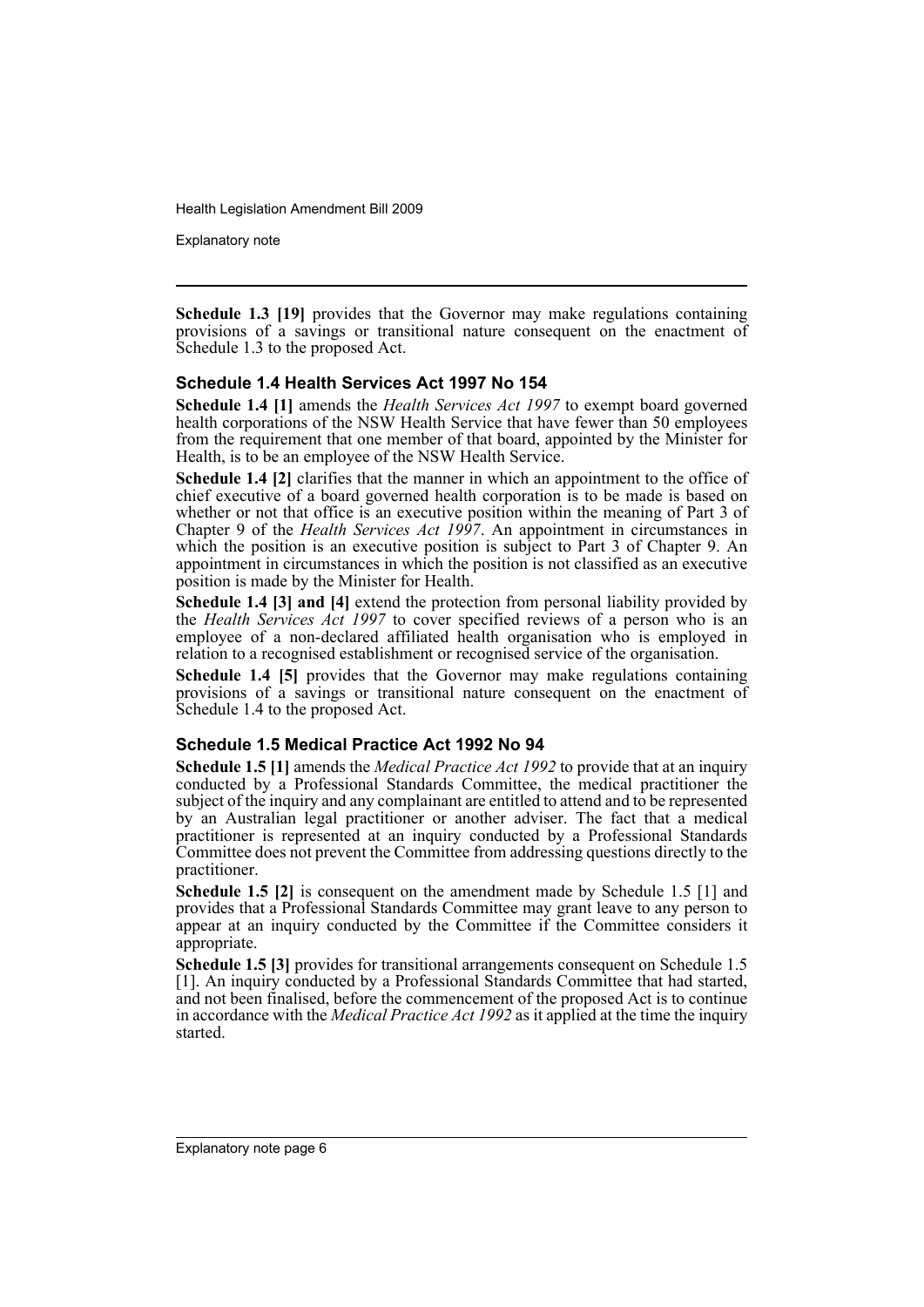Explanatory note

#### **Schedule 1.6 Mental Health Act 2007 No 8**

**Schedule 1.6 [1]** amends the *Mental Health Act 2007* to make clear, in respect of an application for a further community treatment order regarding a person the subject of a current community treatment order, that it is only the requirement to give a specified period of notice which is dispensed with. The requirement to give notice in writing to the affected person, as well as information as to the proposed treatment plan, will still apply.

**Schedule 1.6 [2]** enables the President of the Mental Health Review Tribunal to be appointed as either a full-time or part-time member.

**Schedule 1.6 [3]** provides that the Governor may make regulations containing provisions of a savings or transitional nature consequent on the enactment of Schedule 1.6 to the proposed Act.

#### **Schedule 1.7 Statutory and Other Offices Remuneration Act 1975 (1976 No 4)**

**Schedule 1.7** amends the *Statutory and Other Offices Remuneration Act 1975* as a consequence of Schedule 1.6  $\tilde{2}$ ] to enable the Statutory and Other Offices Remuneration Tribunal to make a determination about the remuneration of the President of the Mental Health Review Tribunal, regardless of whether the President is appointed on a full-time or part-time basis.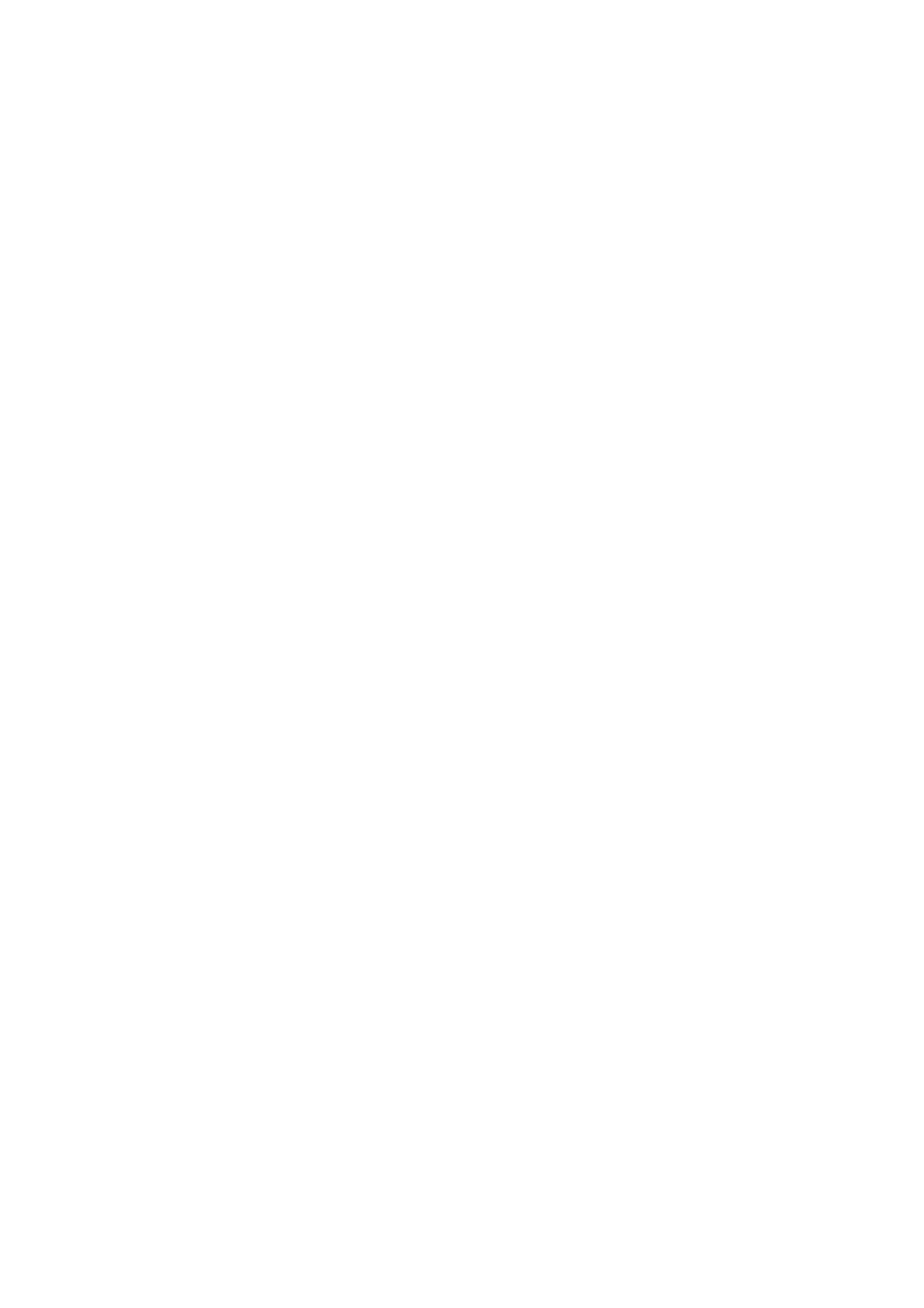First print



New South Wales

# **Health Legislation Amendment Bill 2009**

## **Contents**

|                              | Page |
|------------------------------|------|
| Name of Act                  |      |
| 2 Commencement               |      |
| Schedule 1 Amendment of Acts |      |
|                              |      |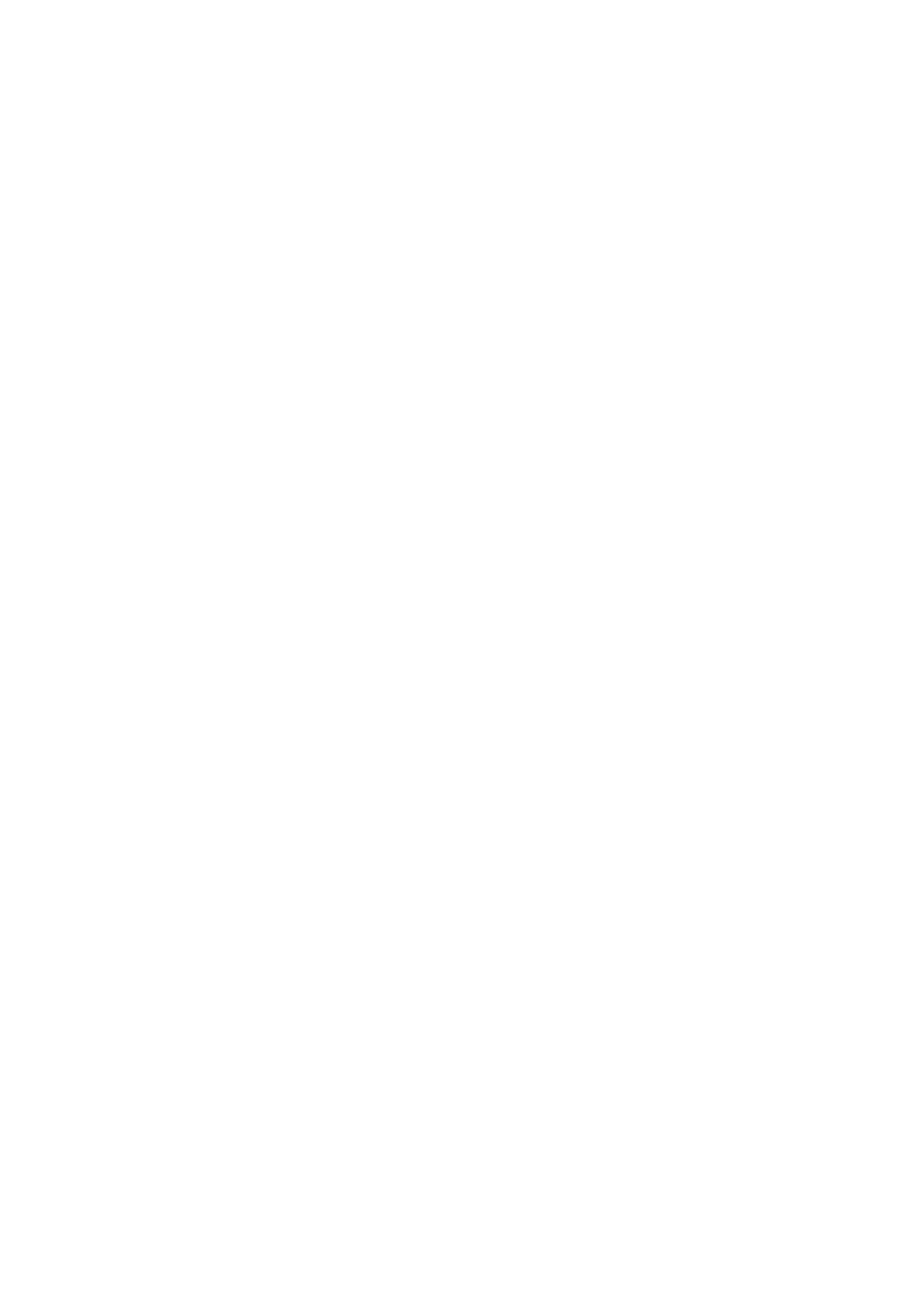

New South Wales

# **Health Legislation Amendment Bill 2009**

No , 2009

### **A Bill for**

An Act to make miscellaneous amendments to various Acts administered by the Minister for Health; and for other purposes.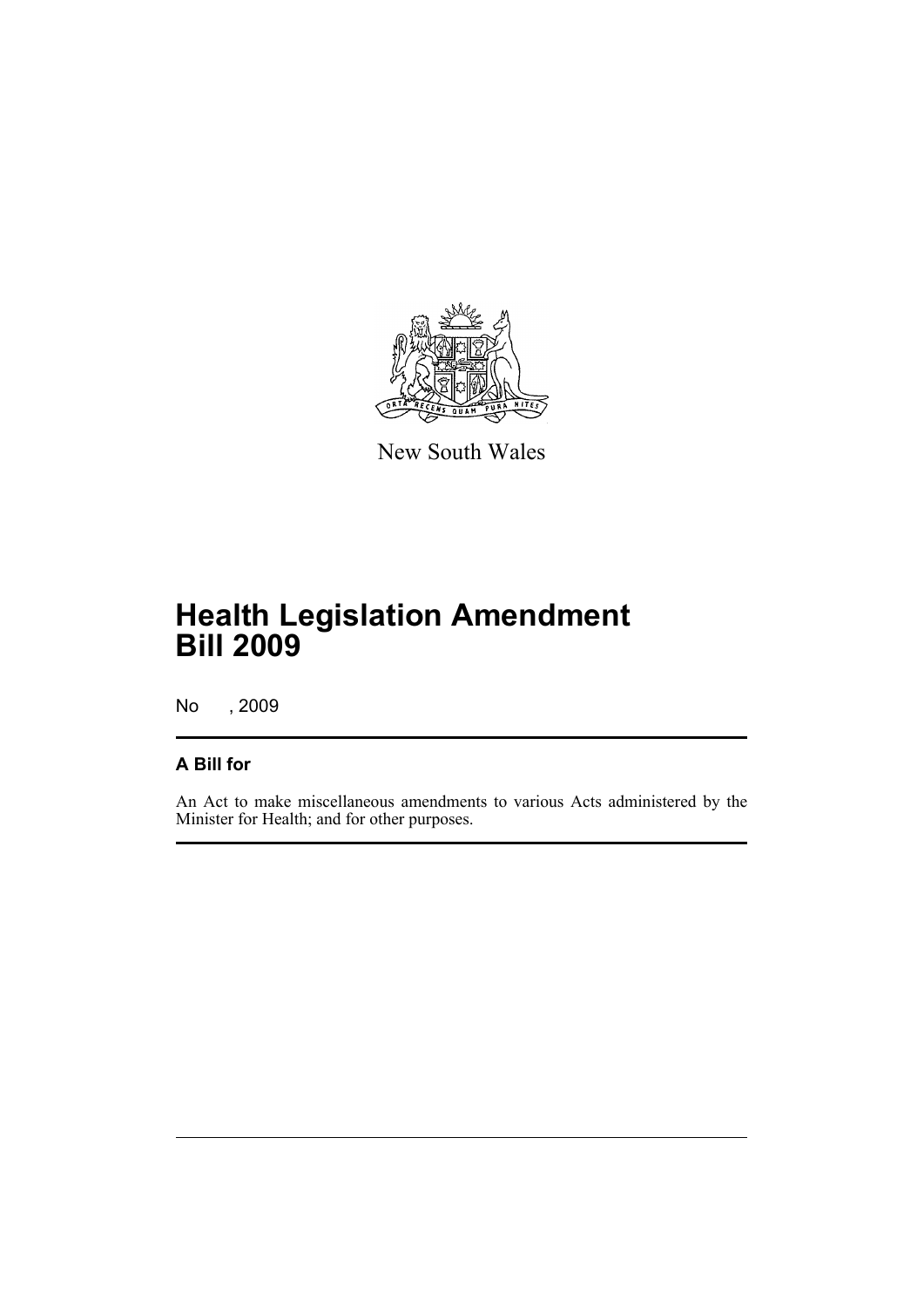<span id="page-11-1"></span><span id="page-11-0"></span>

|     | The Legislature of New South Wales enacts:                                                     | 1             |
|-----|------------------------------------------------------------------------------------------------|---------------|
|     | Name of Act                                                                                    | $\mathcal{P}$ |
|     | This Act is the <i>Health Legislation Amendment Act 2009</i> .                                 | 3             |
|     | Commencement                                                                                   | 4             |
| (1) | This Act commences on the date of assent to this Act, except as<br>provided by subsection (2). | 5<br>6        |
| (2) | Schedule 1.5 commences on a day to be appointed by proclamation.                               | 7             |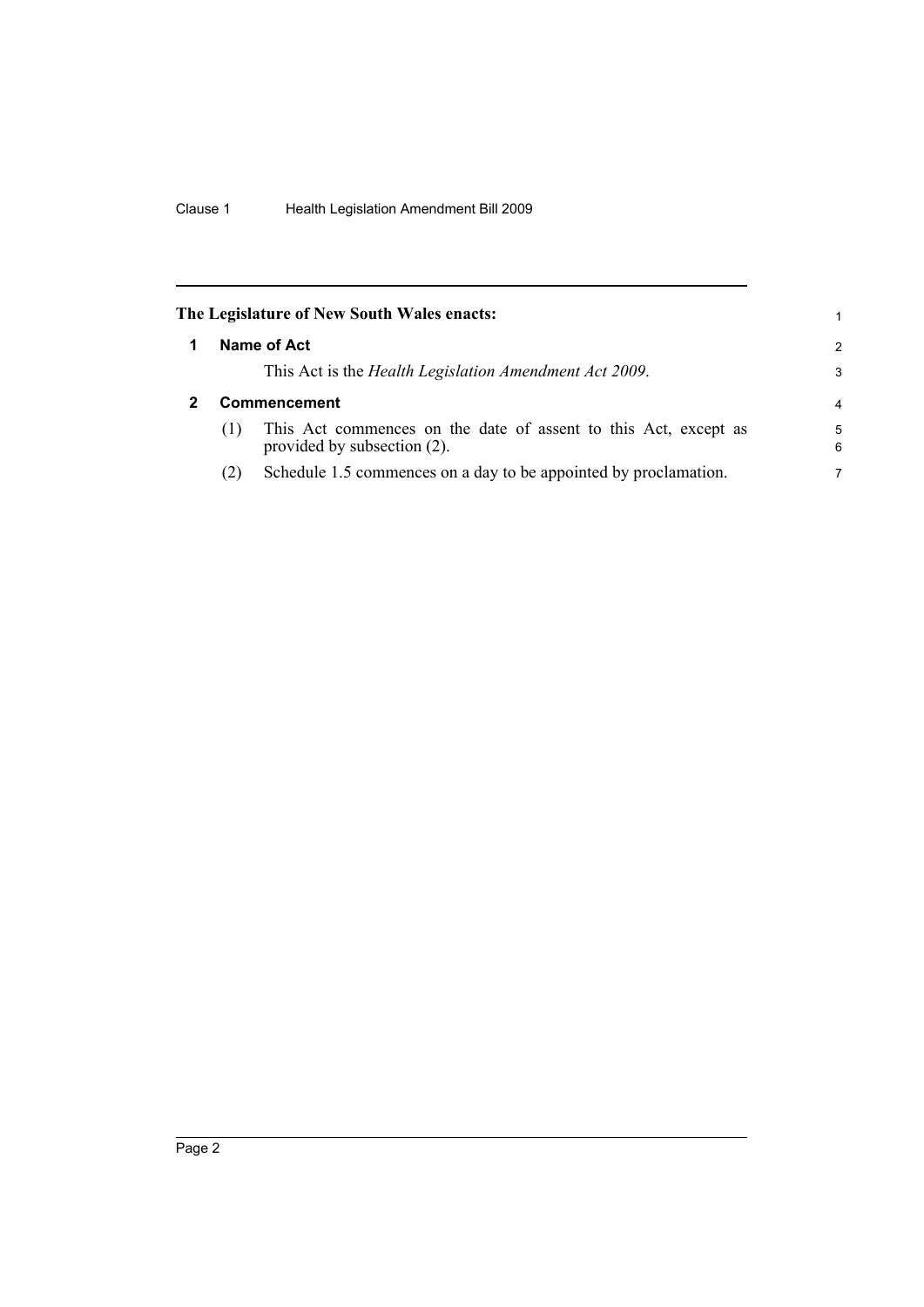<span id="page-12-0"></span>

|     |                                                        |     |                          | <b>Schedule 1 Amendment of Acts</b>                                                                                                                                                                                                              | 1                |  |
|-----|--------------------------------------------------------|-----|--------------------------|--------------------------------------------------------------------------------------------------------------------------------------------------------------------------------------------------------------------------------------------------|------------------|--|
| 1.1 | Drug and Alcohol Treatment Act 2007 No 7               |     |                          |                                                                                                                                                                                                                                                  |                  |  |
| [1] |                                                        |     |                          | <b>Section 4 Application of Act</b>                                                                                                                                                                                                              | 3                |  |
|     |                                                        |     |                          | Insert at the end of section $4(1)$ :                                                                                                                                                                                                            | 4                |  |
|     |                                                        |     |                          | Note. See section 55A which provides that the Inebriates Act 1912<br>continues to apply in relation to a person detained under an order made<br>under that Act immediately before the commencement of a regulation<br>made under subsection (1). | 5<br>6<br>7<br>8 |  |
| [2] | grounds                                                |     |                          | Section 21 Leave of absence on compassionate, medical or other                                                                                                                                                                                   | 9<br>10          |  |
|     |                                                        |     |                          | Omit "the person is medically fit and," from section 21 (3).                                                                                                                                                                                     | 11               |  |
| [3] | <b>Section 55A</b>                                     |     |                          |                                                                                                                                                                                                                                                  | 12               |  |
|     |                                                        |     | Insert after section 55: |                                                                                                                                                                                                                                                  | 13               |  |
|     | 55A<br>Transitional provision for declaration of areas |     |                          |                                                                                                                                                                                                                                                  |                  |  |
|     |                                                        | (1) |                          | This section applies if:                                                                                                                                                                                                                         | 15               |  |
|     |                                                        |     | (a)                      | an area is prescribed under section $4(1)$ , and                                                                                                                                                                                                 | 16               |  |
|     |                                                        |     | (b)                      | immediately before the area is prescribed, a person is<br>detained in an institution in that area under an order made<br>under the <i>Inebriates Act 1912</i> .                                                                                  | 17<br>18<br>19   |  |
|     |                                                        | (2) |                          | Despite section 4, while the order remains in force:                                                                                                                                                                                             | 20               |  |
|     |                                                        |     | (a)                      | the <i>Inebriates Act 1912</i> continues to apply to the person,<br>and                                                                                                                                                                          | 21<br>22         |  |
|     |                                                        |     | (b)                      | this Act does not apply in relation to the person.                                                                                                                                                                                               | 23               |  |
| 1.2 |                                                        |     |                          | <b>Health Administration Act 1982 No 135</b>                                                                                                                                                                                                     | 24               |  |
| [1] |                                                        |     |                          | Schedule 2 Savings, transitional and other provisions                                                                                                                                                                                            | 25               |  |
|     |                                                        |     | Insert before clause 1:  |                                                                                                                                                                                                                                                  | 26               |  |
|     | Part 1                                                 |     |                          | Provisions consequent on enactment of                                                                                                                                                                                                            | 27               |  |
|     |                                                        |     |                          | this Act                                                                                                                                                                                                                                         | 28               |  |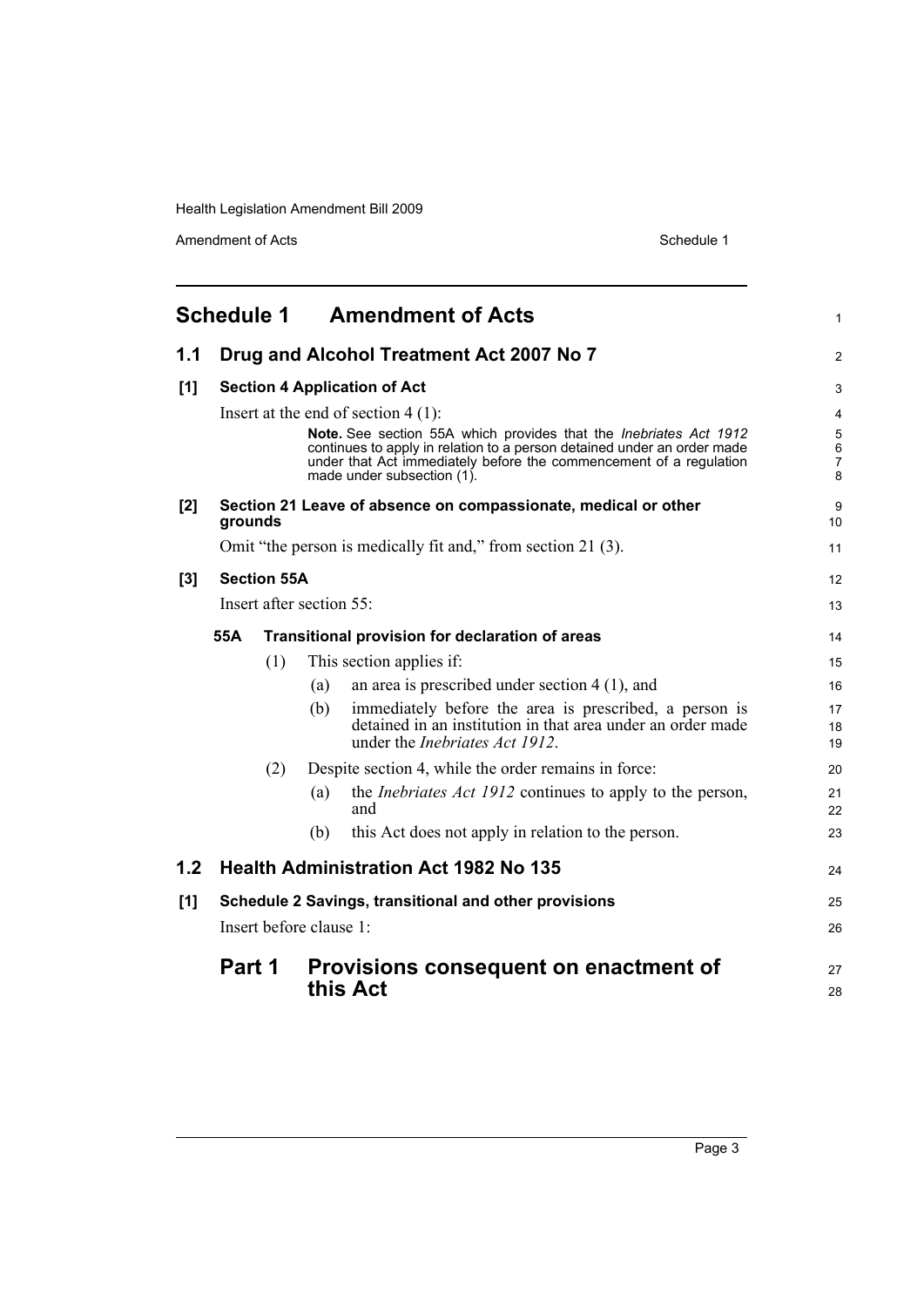| [2]   |                         | <b>Schedule 2, Clause 13 Regulations</b>                                                                                                                                                                                           | 1                    |
|-------|-------------------------|------------------------------------------------------------------------------------------------------------------------------------------------------------------------------------------------------------------------------------|----------------------|
|       | clause 13 (1).          | Omit "enactment of the cognate Acts (other than Schedule 3 to this Act)." from                                                                                                                                                     | $\overline{c}$<br>3  |
|       | Insert instead:         |                                                                                                                                                                                                                                    | 4                    |
|       |                         | enactment of:                                                                                                                                                                                                                      | 5                    |
|       |                         | the cognate Acts (other than Schedule 3 to this Act)                                                                                                                                                                               | 6                    |
|       |                         | Health Legislation Amendment Act 2009 (but only to the extent<br>that it amends this Act)                                                                                                                                          | 7<br>8               |
| $[3]$ |                         | Schedule 2, Clause 13 (4)                                                                                                                                                                                                          | 9                    |
|       | Omit "foregoing".       |                                                                                                                                                                                                                                    | 10                   |
| [4]   | Schedule 2, Part 2      |                                                                                                                                                                                                                                    | 11                   |
|       | Insert after clause 13: |                                                                                                                                                                                                                                    | 12                   |
|       | Part 2                  | Provisions consequent on enactment of<br><b>Health Legislation Amendment Act 2009</b>                                                                                                                                              | 13<br>14             |
|       | 14                      | <b>Terms of office</b>                                                                                                                                                                                                             | 15                   |
|       | (1)                     | This clause applies to a person who, immediately before the<br>commencement of this clause, held office as a member of the<br>Medical Services Committee.                                                                          | 16<br>17<br>18       |
|       | (2)                     | The person's appointment to the office is taken to be for a period<br>of 4 years, starting from the date on which the person was<br>appointed under the instrument, as if the appointment had been<br>made after the commencement. | 19<br>20<br>21<br>22 |
|       | (3)                     | Despite clause $4(2)$ of Schedule 4, if the person has held the<br>office for more than 3 consecutive terms the person may continue<br>to hold the office until the end of the period specified in<br>subclause (2).               | 23<br>24<br>25<br>26 |
|       | (4)                     | Subclauses $(2)$ and $(3)$ do not prevent the member otherwise<br>vacating office under clause 8 of Schedule 4.                                                                                                                    | 27<br>28             |
| [5]   |                         | <b>Schedule 4 Medical Services Committee</b>                                                                                                                                                                                       | 29                   |
|       |                         | Omit "2 years" from clause 4 (1). Insert instead "4 years".                                                                                                                                                                        | 30                   |
| [6]   |                         | Schedule 4, Clause 4 (2)                                                                                                                                                                                                           | 31                   |
|       |                         | Omit "5". Insert instead "3".                                                                                                                                                                                                      | 32                   |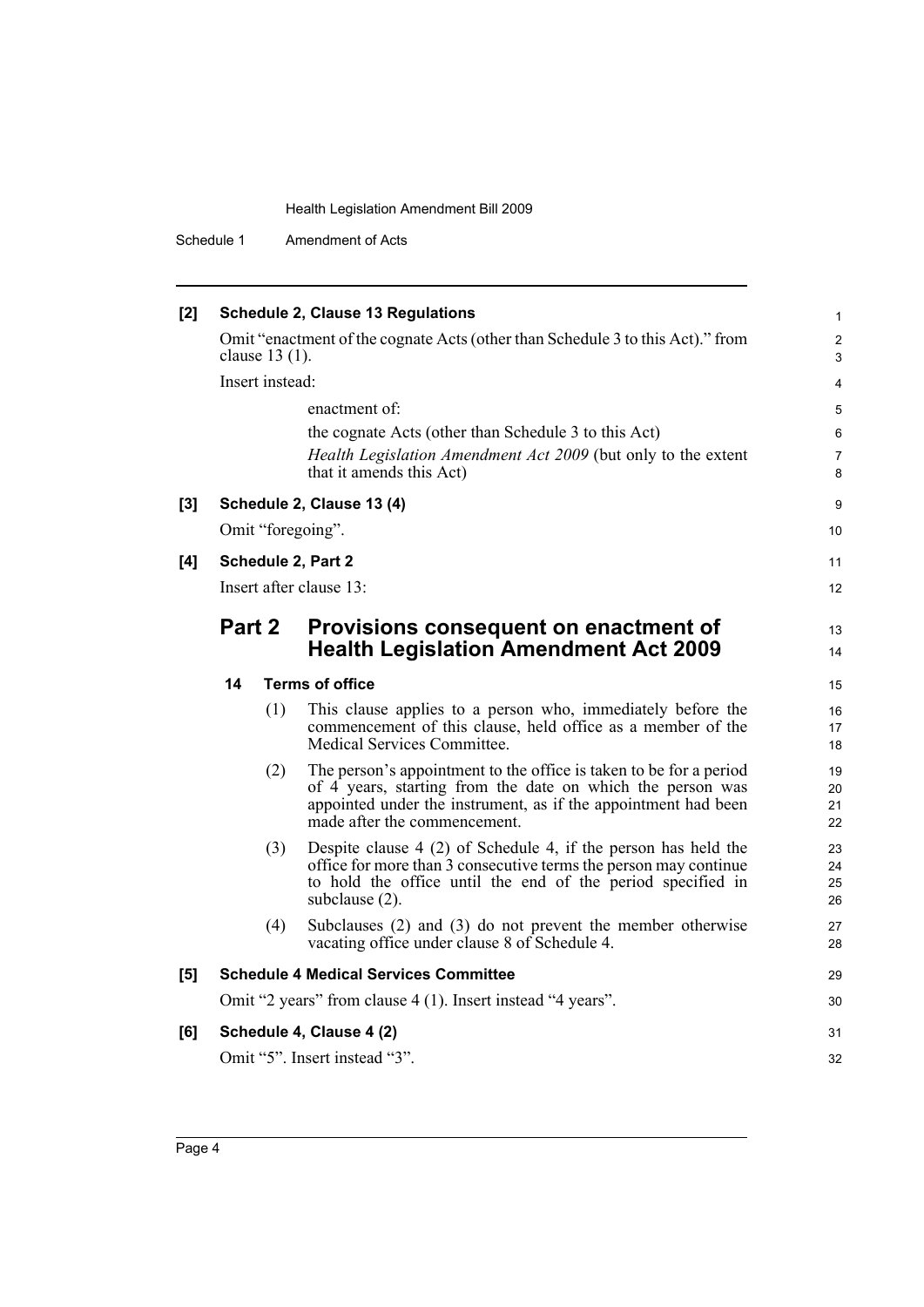| 1.3 |                    |     | <b>Health Care Complaints Act 1993 No 105</b>                                                                                                                                                                                                                                                                                                                 | 1                          |  |  |  |
|-----|--------------------|-----|---------------------------------------------------------------------------------------------------------------------------------------------------------------------------------------------------------------------------------------------------------------------------------------------------------------------------------------------------------------|----------------------------|--|--|--|
| [1] | <b>Section 21A</b> |     |                                                                                                                                                                                                                                                                                                                                                               |                            |  |  |  |
|     |                    |     | Omit the section. Insert instead:                                                                                                                                                                                                                                                                                                                             | 3                          |  |  |  |
|     | 21A                |     | Power of Commission to obtain information, records and evidence                                                                                                                                                                                                                                                                                               | 4                          |  |  |  |
|     |                    | (1) | If the Commission is assessing a complaint and is of the opinion<br>that a person is capable of giving information, producing<br>documents (including medical records) or giving evidence that<br>would assist in the assessment, the Commission may, by written<br>notice given to the person, require the person to do any one or<br>more of the following: |                            |  |  |  |
|     |                    |     | to give the Commission, in writing signed by the person<br>(a)<br>(or, in the case of a corporation, by a competent officer of<br>the corporation), and within the reasonable time and in the<br>way specified in the notice, any such information of which<br>the person has knowledge,                                                                      | 11<br>12<br>13<br>14<br>15 |  |  |  |
|     |                    |     | to produce to the Commission, in accordance with the<br>(b)<br>notice, any such documents,                                                                                                                                                                                                                                                                    | 16<br>17                   |  |  |  |
|     |                    |     | to appear before the Commissioner, or a member of staff<br>(c)<br>of the Commission authorised by the Commissioner, at a<br>time and place specified in the notice that is reasonable and<br>give any such evidence, either orally or in writing, and<br>produce any such documents.                                                                          | 18<br>19<br>20<br>21<br>22 |  |  |  |
|     |                    | (2) | Information and documents may be given or provided to the<br>Commission in compliance with this section despite any other<br>Act or law (but not despite a provision of Division 8 of this Part<br>or Division 6B or 6C of Part 2 of the Health Administration Act<br>1982).                                                                                  | 23<br>24<br>25<br>26<br>27 |  |  |  |
|     |                    | (3) | A person who is subject to a requirement under subsection $(1)$<br>must not, without reasonable excuse, fail to comply with the<br>requirement.<br>Maximum penalty: 20 penalty units.                                                                                                                                                                         | 28<br>29<br>30<br>31       |  |  |  |
| [2] |                    |     | Section 28A Notification of other persons following assessment                                                                                                                                                                                                                                                                                                | 32                         |  |  |  |
|     |                    |     | Insert after section $28A(5)$ :                                                                                                                                                                                                                                                                                                                               | 33                         |  |  |  |
|     |                    | (6) | This section does not require the Commission to give notice of<br>the outcomes of the assessment of a complaint if it appears to the<br>Commission, on reasonable grounds, that the giving of the notice<br>will:                                                                                                                                             | 34<br>35<br>36<br>37       |  |  |  |
|     |                    |     | prejudice the investigation of the complaint, or<br>(a)                                                                                                                                                                                                                                                                                                       | 38                         |  |  |  |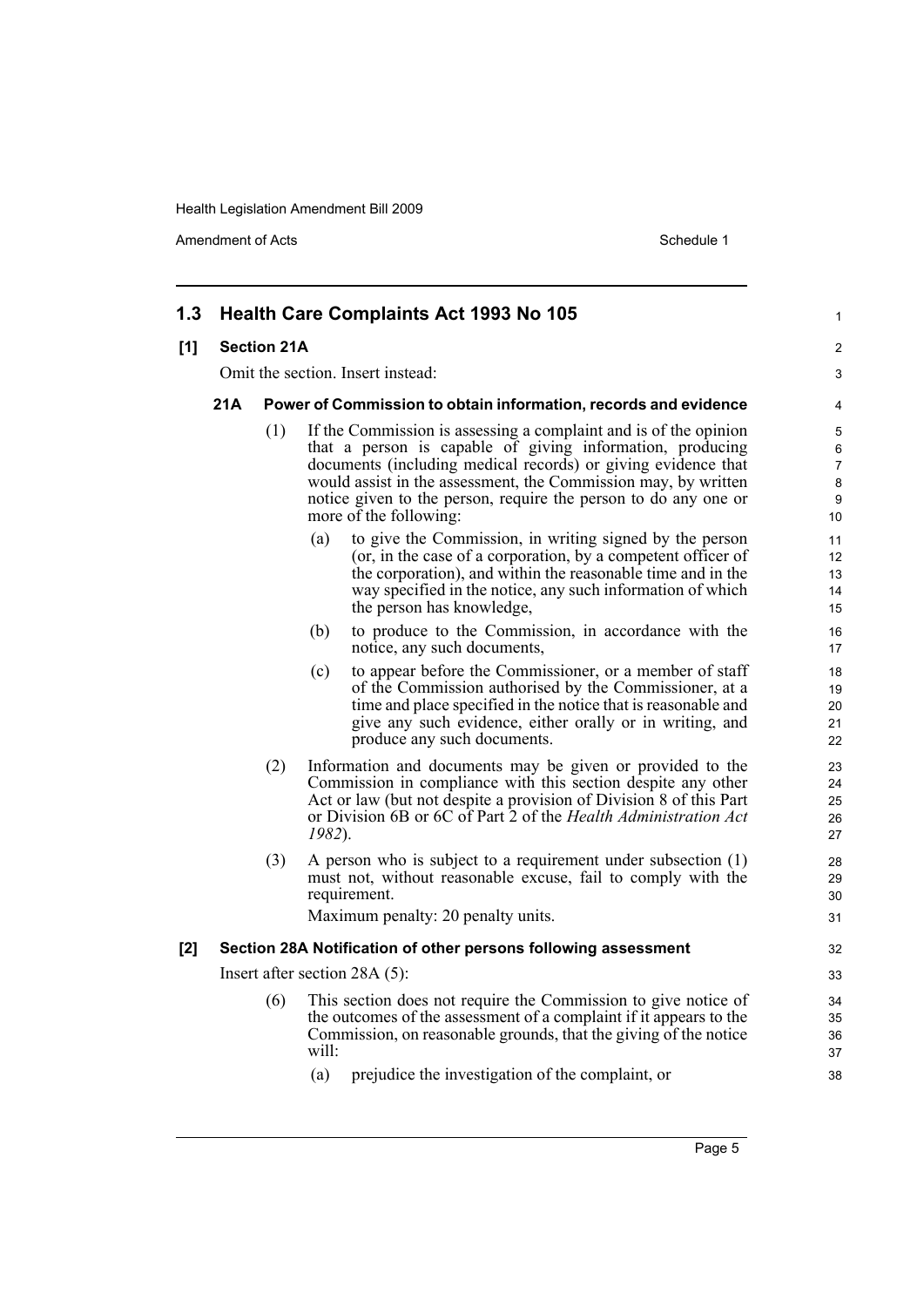|       |                      | place the health or safety of a client at risk, or<br>(b)                                                                                                                                                                                                                                                                                                                                                                            |                                        |
|-------|----------------------|--------------------------------------------------------------------------------------------------------------------------------------------------------------------------------------------------------------------------------------------------------------------------------------------------------------------------------------------------------------------------------------------------------------------------------------|----------------------------------------|
|       |                      | (c)<br>place the complainant or another person at risk of<br>intimidation or harassment, or                                                                                                                                                                                                                                                                                                                                          |                                        |
|       |                      | (d)<br>unreasonably prejudice the employment of the health<br>practitioner in the case of a health practitioner who has<br>provided the health service in the capacity of an employee.                                                                                                                                                                                                                                               |                                        |
|       | (7)                  | Despite subsection $(6)$ , the Commission must give the notice if<br>the Commission considers on reasonable grounds that:                                                                                                                                                                                                                                                                                                            |                                        |
|       |                      | it is essential, having regard to the principles of natural<br>(a)<br>justice, that the notice be given, or                                                                                                                                                                                                                                                                                                                          | 10                                     |
|       |                      | (b)<br>the giving of the notice is necessary to investigate the<br>matter effectively or it is otherwise in the public interest to<br>do so.                                                                                                                                                                                                                                                                                         | 11<br>12<br>13                         |
|       | (8)                  | If the Commission decides that subsection (6) applies to a<br>complaint but that some form of notice could be given of the<br>complaint without affecting the health or safety of a client or<br>putting any person at risk of intimidation or harassment, the<br>Commission may give that form of notice.                                                                                                                           | 14<br>15<br>16<br>17<br>18             |
|       | (9)                  | On the expiration of each consecutive period of 60 days after the<br>Commission has decided to investigate a complaint, the<br>Commission must undertake a review of a decision not to give<br>notice under this section (or to give notice in some other form as<br>referred to in subsection $(8)$ ), unless notice under this section has<br>already been given or the Commission has discontinued dealing<br>with the complaint. | 19<br>20<br>21<br>22<br>23<br>24<br>25 |
| $[3]$ | evidence             | Section 34A Power of Commission to obtain information, records and                                                                                                                                                                                                                                                                                                                                                                   | 26<br>27                               |
|       |                      | Omit "request" from section 34A (1). Insert instead "require".                                                                                                                                                                                                                                                                                                                                                                       | 28                                     |
| [4]   | Section 34A (2)      |                                                                                                                                                                                                                                                                                                                                                                                                                                      | 29                                     |
|       | Omit the subsection. |                                                                                                                                                                                                                                                                                                                                                                                                                                      | 30                                     |
| [5]   | Section 34A (4)      |                                                                                                                                                                                                                                                                                                                                                                                                                                      | 31                                     |
|       |                      | Omit the subsection. Insert instead:                                                                                                                                                                                                                                                                                                                                                                                                 | 32                                     |
|       | (4)                  | A person who is subject to a requirement under subsection $(1)$<br>must not, without reasonable excuse, fail to comply with the<br>requirement.                                                                                                                                                                                                                                                                                      | 33<br>34<br>35                         |
|       |                      | Maximum penalty: 20 penalty units.                                                                                                                                                                                                                                                                                                                                                                                                   | 36                                     |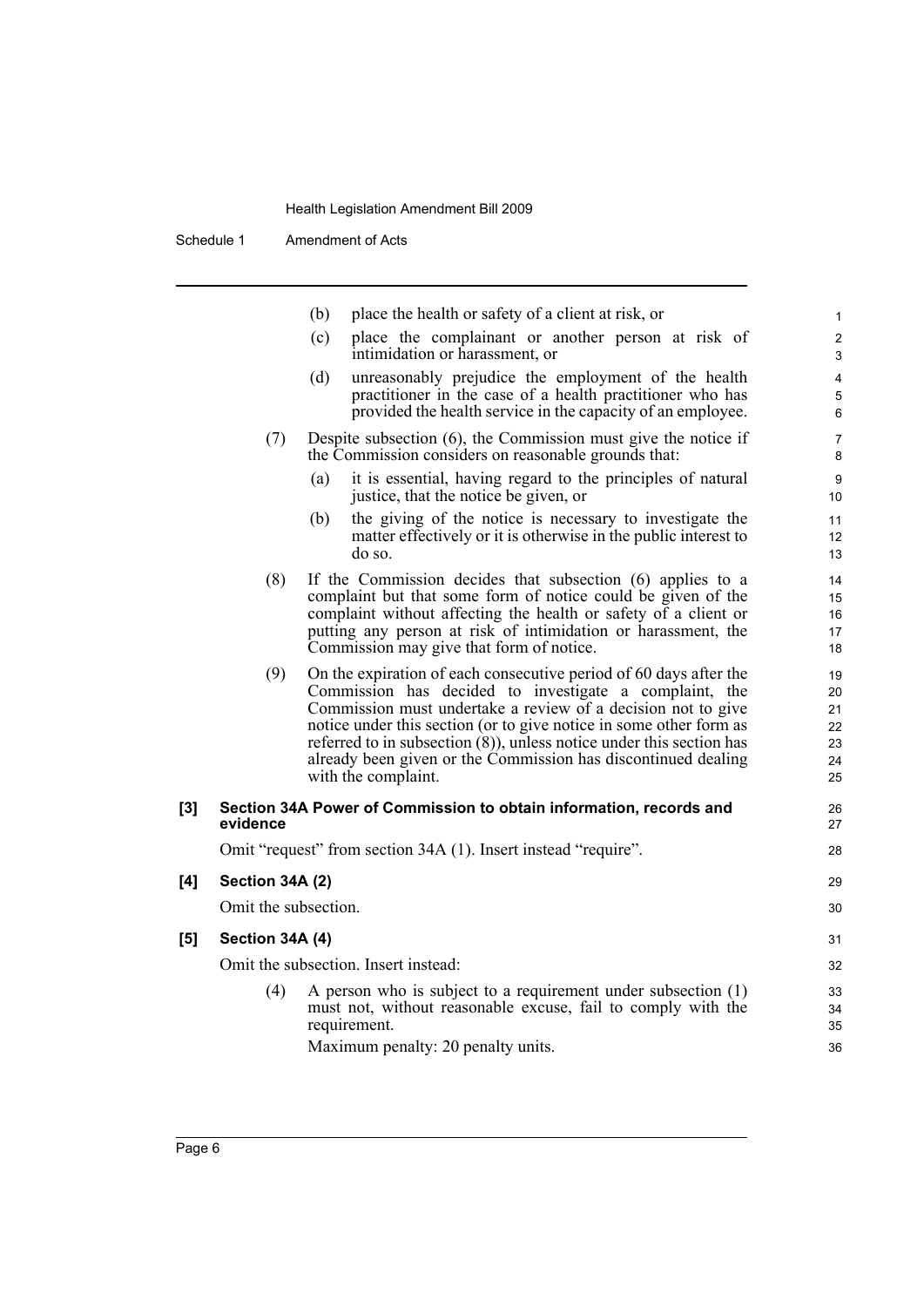| [6]  | Section 34A (4), note                         |     |                                                                                                                                                                        | 1              |  |  |
|------|-----------------------------------------------|-----|------------------------------------------------------------------------------------------------------------------------------------------------------------------------|----------------|--|--|
|      | Omit "request". Insert instead "requirement". |     |                                                                                                                                                                        |                |  |  |
| [7]  |                                               |     | <b>Section 37A Protection from incrimination</b>                                                                                                                       | 3              |  |  |
|      |                                               |     | Omit "section 34A" wherever occurring. Insert instead "section 21A or 34A".                                                                                            | 4              |  |  |
| [8]  | Section 41 (2) (c) and (d)                    |     |                                                                                                                                                                        | 5              |  |  |
|      |                                               |     | Insert at the end of section 41 $(2)$ $(b)$ :                                                                                                                          | 6              |  |  |
|      |                                               |     | , or                                                                                                                                                                   | 7              |  |  |
|      |                                               | (c) | any person to whom it could have given notice under<br>section 28A of its assessment of the complaint, or                                                              | 8<br>9         |  |  |
|      |                                               | (d) | any other person or body that is, in the Commission's<br>opinion, a relevant person or body.                                                                           | 10<br>11       |  |  |
| [9]  |                                               |     | Section 41A Prohibition orders and public statements                                                                                                                   | 12             |  |  |
|      |                                               |     | Omit "substantial risk to the health" from section 41A (1) (c).                                                                                                        | 13             |  |  |
|      |                                               |     | Insert instead "risk to the health or safety".                                                                                                                         | 14             |  |  |
| [10] |                                               |     | Section 45 Notification of results of investigation                                                                                                                    | 15             |  |  |
|      |                                               |     | Omit section 45 (2). Insert instead:                                                                                                                                   | 16             |  |  |
|      | (2)                                           |     | The Commission may, at its discretion, also provide the results of<br>its investigation to:                                                                            | 17<br>18       |  |  |
|      |                                               | (a) | any person or body it could have referred the matter to<br>under section 26, or                                                                                        | 19<br>20       |  |  |
|      |                                               | (b) | any person to whom it could have given notice under<br>section 28A of its assessment of the complaint, or                                                              | 21<br>22       |  |  |
|      |                                               | (c) | any other person or body that is, in the Commission's<br>opinion, a relevant person or body.                                                                           | 23<br>24       |  |  |
|      | (2A)                                          |     | The Commission may, at its discretion, also give a copy of a<br>report prepared under section 42 (2) on the matter the subject of<br>the complaint to the complainant. | 25<br>26<br>27 |  |  |
| [11] | <b>Section 45 (3)</b>                         |     |                                                                                                                                                                        | 28             |  |  |
|      |                                               |     | Insert "subsection (2A) or" after "provided by".                                                                                                                       | 29             |  |  |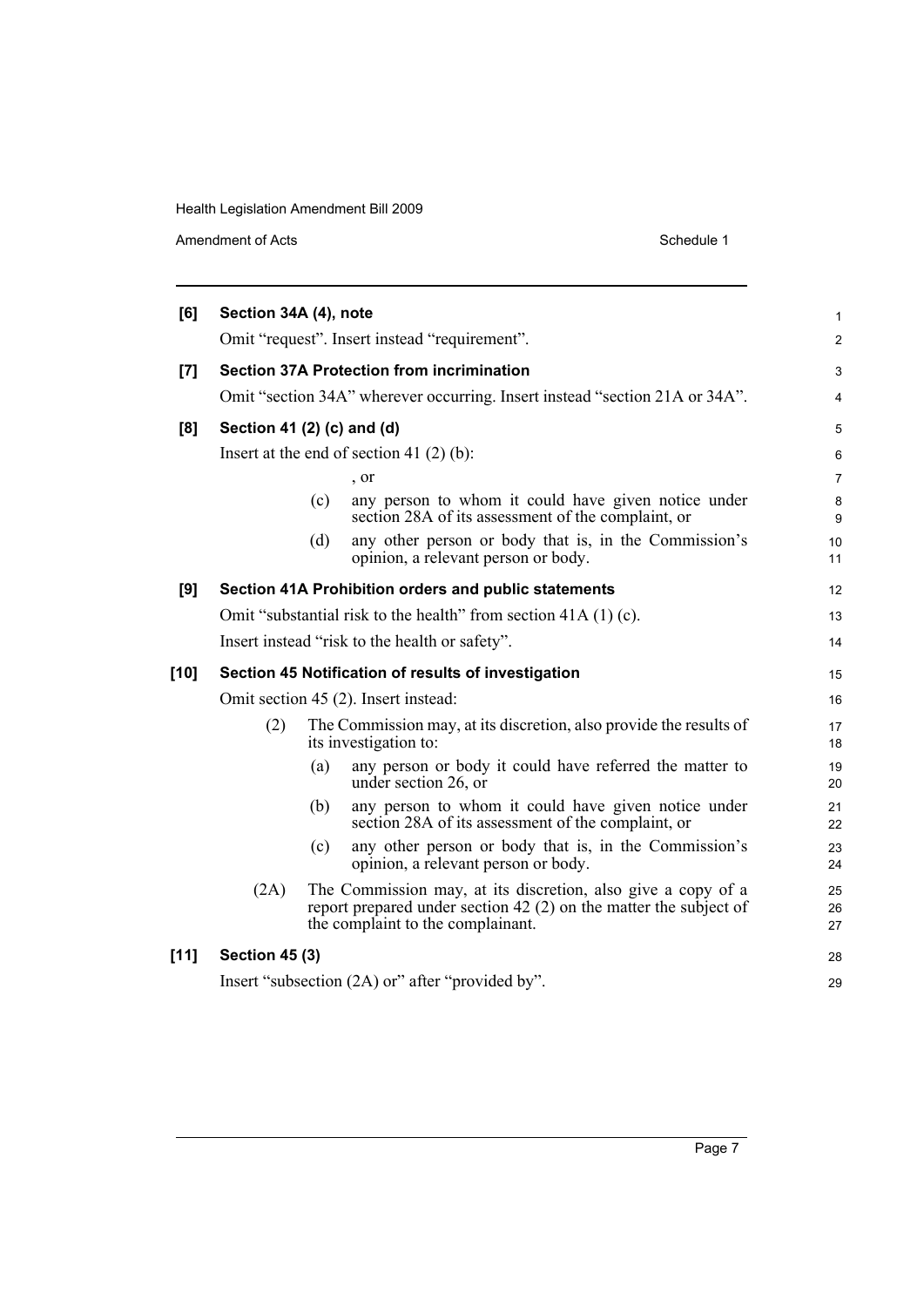| $[12]$ |             | <b>Section 90B Functions of Director of Proceedings</b> |                           |                                                                                                                                                                                                                            |                     |  |  |  |
|--------|-------------|---------------------------------------------------------|---------------------------|----------------------------------------------------------------------------------------------------------------------------------------------------------------------------------------------------------------------------|---------------------|--|--|--|
|        |             |                                                         |                           | Insert after section 90B (2):                                                                                                                                                                                              | 2                   |  |  |  |
|        |             | (2A)                                                    |                           | Without limiting subsection (2), the Director of Proceedings may<br>exercise any other functions conferred or imposed on the<br>Commission by another Act and delegated to the Director under<br>section 84.               | 3<br>4<br>5<br>6    |  |  |  |
| $[13]$ |             |                                                         | Section 90B (3A)          |                                                                                                                                                                                                                            | 7                   |  |  |  |
|        |             |                                                         |                           | Insert after section 90B (3):                                                                                                                                                                                              | 8                   |  |  |  |
|        |             |                                                         | (3A)                      | If the Director determines that a complaint should not be<br>prosecuted before a disciplinary body, the Director may<br>refer the complaint back to the Commission for action to<br>be taken under section 39 (1) (c)–(g). | 9<br>10<br>11<br>12 |  |  |  |
| $[14]$ |             | <b>Section 90B (5)</b>                                  |                           |                                                                                                                                                                                                                            | 13                  |  |  |  |
|        |             |                                                         |                           | Insert "or $(2A)$ " after "subsection $(1)$ ".                                                                                                                                                                             | 14                  |  |  |  |
| $[15]$ |             | <b>Section 90CA</b>                                     |                           |                                                                                                                                                                                                                            | 15                  |  |  |  |
|        |             |                                                         | Insert after section 90C: |                                                                                                                                                                                                                            | 16                  |  |  |  |
|        | <b>90CA</b> |                                                         |                           | Notice of determination                                                                                                                                                                                                    | 17                  |  |  |  |
|        |             |                                                         |                           | The Director of Proceedings may give notice of the Director's                                                                                                                                                              | 18                  |  |  |  |
|        |             |                                                         |                           | determination as to whether or not a complaint should be<br>prosecuted before a disciplinary body to the following persons:                                                                                                | 19<br>20            |  |  |  |
|        |             |                                                         | (a)                       | the parties to the complaint,                                                                                                                                                                                              | 21                  |  |  |  |
|        |             |                                                         | (b)                       | the appropriate registration authority (if any),                                                                                                                                                                           | 22                  |  |  |  |
|        |             |                                                         | (c)                       | any other person or body whom the Commission could<br>notify under section 45 of the results of an investigation of<br>the complaint.                                                                                      | 23<br>24<br>25      |  |  |  |
| $[16]$ |             | <b>Section 90E</b>                                      |                           |                                                                                                                                                                                                                            | 26                  |  |  |  |
|        |             |                                                         | Insert after section 90D: |                                                                                                                                                                                                                            | 27                  |  |  |  |
|        | 90E         |                                                         |                           | <b>Delegation of functions</b>                                                                                                                                                                                             | 28                  |  |  |  |
|        |             | (1)                                                     |                           | The Director of Proceedings may delegate the Director's<br>functions with respect to a particular complaint, other than this<br>power of delegation, to any officer of the Commission.                                     | 29<br>30<br>31      |  |  |  |
|        |             | (2)                                                     |                           | An officer of the Commission to whom functions are delegated<br>under subsection $(1)$ is not, in the exercise of the functions,<br>subject to the direction and control of the Commissioner.                              | 32<br>33<br>34      |  |  |  |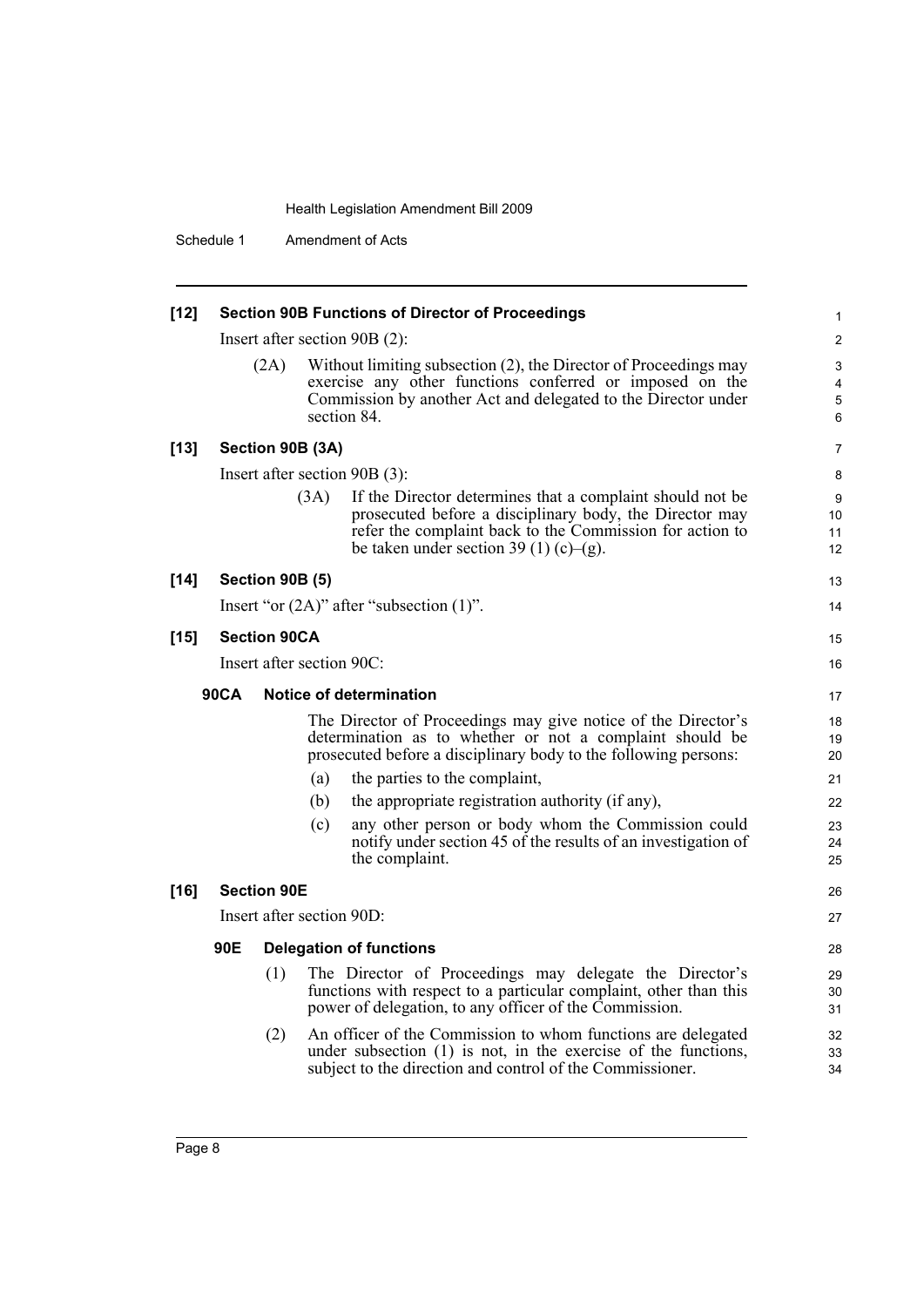| $[17]$ |     |                    |          |                           | Section 99A Offence: improper disclosure of information                                                                                                                                         | $\mathbf{1}$             |
|--------|-----|--------------------|----------|---------------------------|-------------------------------------------------------------------------------------------------------------------------------------------------------------------------------------------------|--------------------------|
|        |     |                    |          |                           | Insert at the end of section 99A:                                                                                                                                                               | $\overline{2}$           |
|        |     | (2)                | evidence |                           | A person may not be compelled in any legal proceedings to give<br>about, or produce documents containing,<br>any<br>information obtained in exercising a function under this Act.               | 3<br>4<br>$\overline{5}$ |
|        |     | (3)                |          |                           | Subsection (2) does not apply to the following proceedings:                                                                                                                                     | 6                        |
|        |     |                    | (a)      |                           | proceedings under the <i>Royal Commissions Act 1923</i> ,                                                                                                                                       | $\overline{7}$           |
|        |     |                    | (b)      |                           | proceedings before the Independent Commission Against<br>Corruption,                                                                                                                            | 8<br>9                   |
|        |     |                    | (c)      |                           | proceedings under Part 3 of the Special Commissions of<br>Inquiry Act 1983,                                                                                                                     | 10<br>11                 |
|        |     |                    | (d)      |                           | an inquiry under the Ombudsman Act 1974.                                                                                                                                                        | 12                       |
| $[18]$ |     | <b>Section 99B</b> |          |                           |                                                                                                                                                                                                 | 13                       |
|        |     |                    |          | Insert after section 99A: |                                                                                                                                                                                                 | 14                       |
|        | 99B |                    |          |                           | Disclosure of information to certain persons or bodies                                                                                                                                          | 15                       |
|        |     | (1)                |          |                           | The Commission or a member of staff of the Commission may,<br>at the Commission's discretion, disclose information obtained in<br>exercising a function under this Act to any of the following: | 16<br>17<br>18           |
|        |     |                    | (a)      |                           | the Minister,                                                                                                                                                                                   | 19                       |
|        |     |                    | (b)      |                           | any court, tribunal or other person acting judicially,                                                                                                                                          | 20                       |
|        |     |                    | (c)      | Australia,                | any person or body regulating health service providers in                                                                                                                                       | 21<br>22                 |
|        |     |                    | (d)      |                           | any officer of, or Australian legal practitioner instructed<br>by, any of the following:                                                                                                        | 23<br>24                 |
|        |     |                    |          | (i)                       | any authority regulating health service providers in<br>Australia.                                                                                                                              | 25<br>26                 |
|        |     |                    |          | (11)                      | the Commonwealth or a State or Territory,                                                                                                                                                       | 27                       |
|        |     |                    |          | (iii)                     | an authority of the Commonwealth or of a State or<br>Territory,                                                                                                                                 | 28<br>29                 |
|        |     |                    | (e)      |                           | any investigative or prosecuting authority established by<br>or under legislation,                                                                                                              | 30<br>31                 |
|        |     |                    | (f)      |                           | a police officer if the Commission suspects on reasonable<br>grounds that the information relates to an offence that may<br>have been committed.                                                | 32<br>33<br>34           |
|        |     |                    | (g)      |                           | an investigator carrying out an investigation, examination<br>or audit in relation to a health service provider,                                                                                | 35<br>36                 |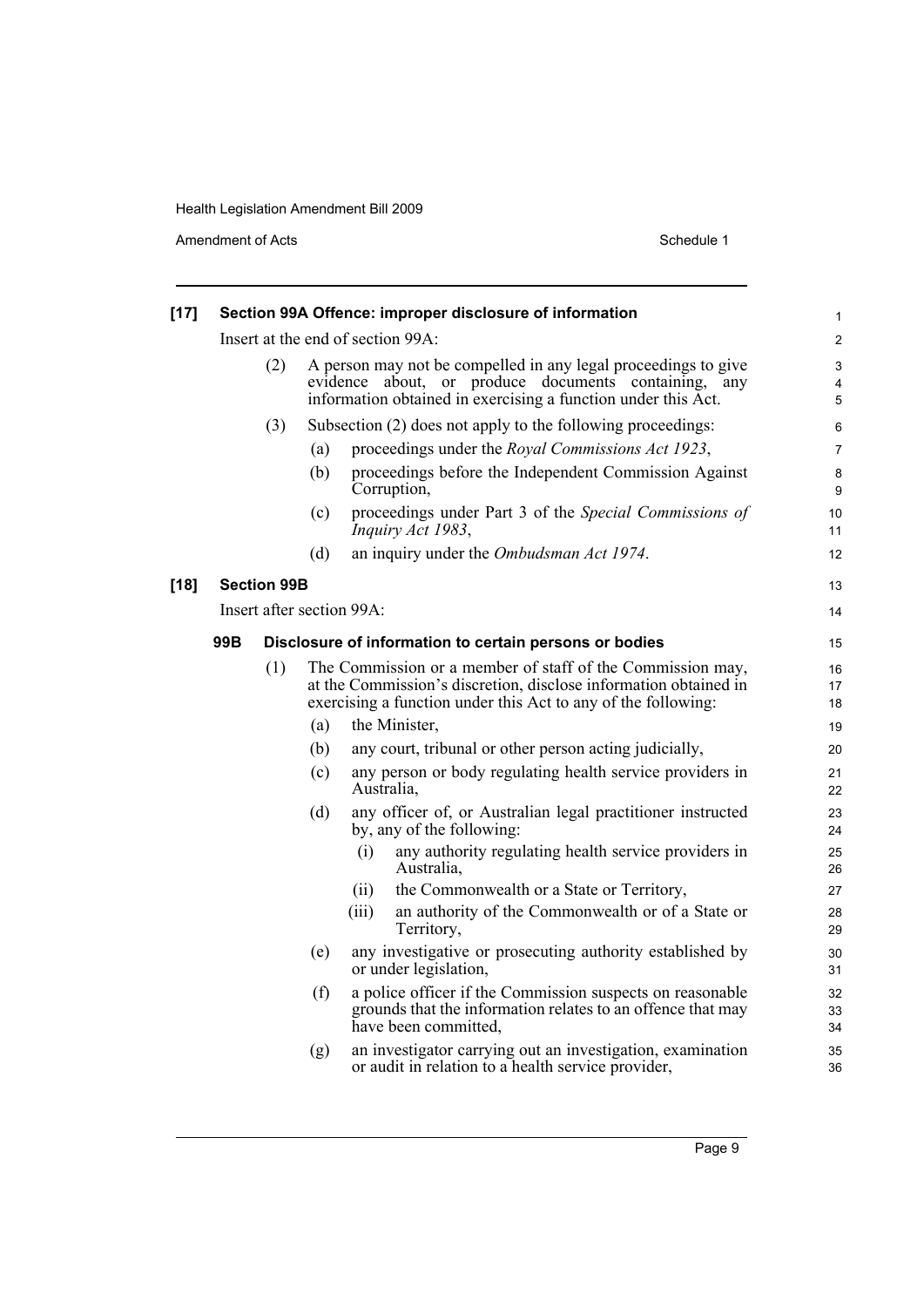|      |     | (h)<br>a health service provider that is the subject of an<br>investigation under this Act,                                                                                                                                                      | 1<br>$\overline{c}$  |
|------|-----|--------------------------------------------------------------------------------------------------------------------------------------------------------------------------------------------------------------------------------------------------|----------------------|
|      |     | a client of a health service provider that has been the<br>(i)<br>subject of an investigation under this Act, but only to the<br>extent the information relates to that client.                                                                  | 3<br>4<br>5          |
|      | (2) | The Commission may exercise its discretion under subsection $(1)$<br>to disclose, or authorise a member of the Commission's staff to<br>disclose, information only if:                                                                           | 6<br>7<br>8          |
|      |     | the Commission considers the public interest in disclosing<br>(a)<br>the information outweighs the public interest in protecting<br>the confidentiality of the information and the privacy of<br>any person to whom the information relates, and | 9<br>10<br>11<br>12  |
|      |     | (b)<br>the Commission has had due regard to the principle set out<br>in section $3(2)$ .                                                                                                                                                         | 13<br>14             |
| [19] |     | Schedule 4 Savings, transitional and other provisions                                                                                                                                                                                            | 15                   |
|      |     | Insert at the end of clause $1(1)$ :                                                                                                                                                                                                             | 16                   |
|      |     | Health Legislation Amendment Act 2009 (but only to the extent<br>that it amends this Act)                                                                                                                                                        | 17<br>18             |
| 1.4  |     | <b>Health Services Act 1997 No 154</b>                                                                                                                                                                                                           | 19                   |
| [1]  |     | Section 49 Membership of health corporation board                                                                                                                                                                                                | 20                   |
|      |     | Insert after section 49 $(2)$ :                                                                                                                                                                                                                  | 21                   |
|      | (3) | Subsection (2) does not apply to a health corporation board if less<br>than 50 members of the NSW Health Service are employed to<br>enable the board governed health corporation concerned to<br>exercise its functions.                         | 22<br>23<br>24<br>25 |
| [2]  |     | <b>Section 51 Appointment of chief executive</b>                                                                                                                                                                                                 | 26                   |
|      |     | Omit section 51 $(1)$ – $(3)$ . Insert instead:                                                                                                                                                                                                  | 27                   |
|      | (1) | There is to be a chief executive for each board governed health<br>corporation.                                                                                                                                                                  | 28<br>29             |
|      | (2) | If the position of chief executive is an executive position within<br>the meaning of Part 3 of Chapter 9, the appointment and                                                                                                                    | 30<br>31             |
|      |     | employment of the chief executive is subject to that Part.                                                                                                                                                                                       | 32                   |
|      | (3) | If the position of chief executive is not an executive position<br>within the meaning of Part 3 of Chapter 9:<br>the chief executive is to be appointed by the Minister, and<br>(a)                                                              | 33<br>34<br>35       |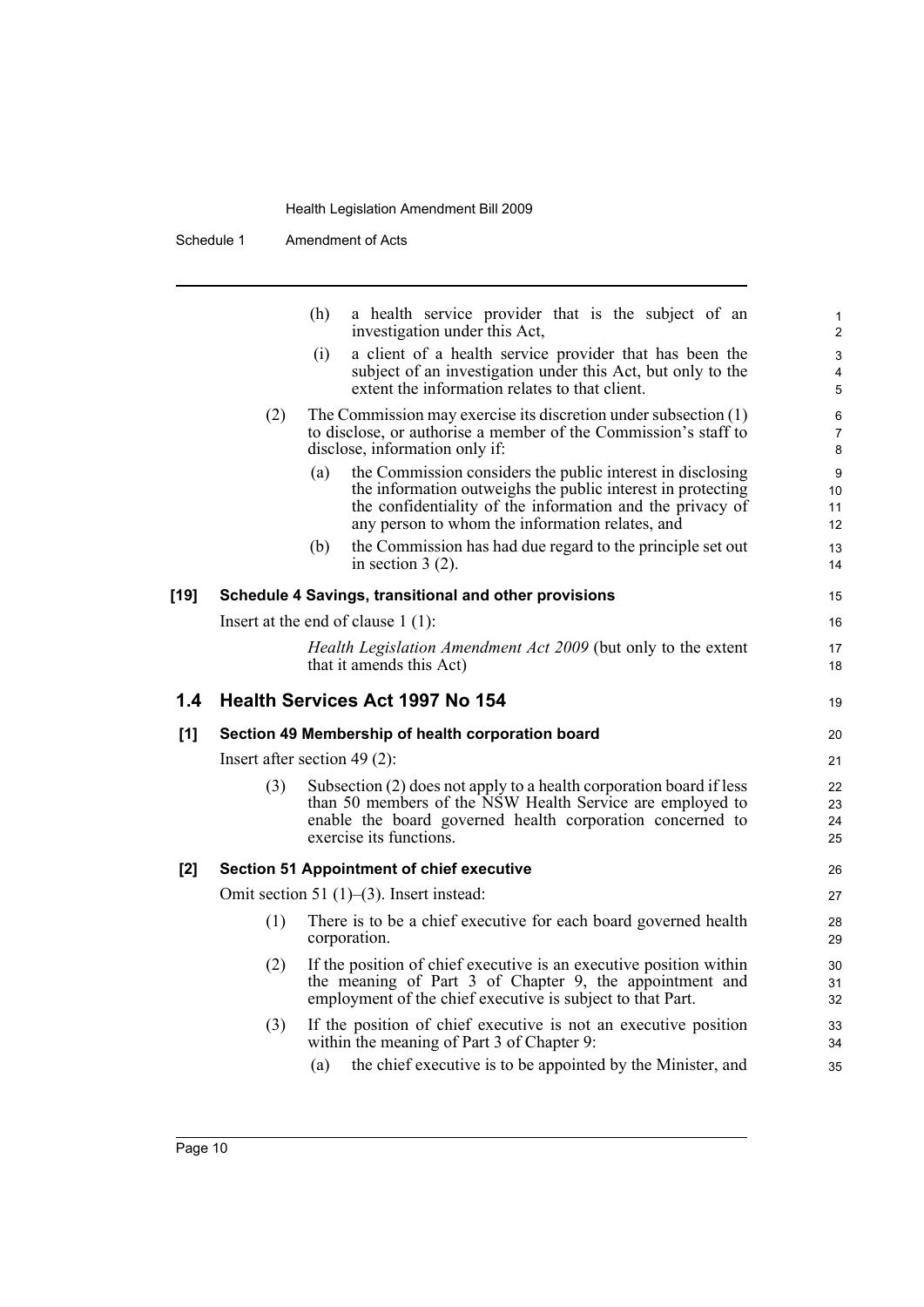|     |                                      | (b)      | Service.         | the chief executive is, while holding that office, to be<br>employed under Part 1 of Chapter 9 in the NSW Health                                                                                   | $\mathbf{1}$<br>$\overline{2}$<br>3 |
|-----|--------------------------------------|----------|------------------|----------------------------------------------------------------------------------------------------------------------------------------------------------------------------------------------------|-------------------------------------|
| [3] |                                      |          |                  | Section 139 Liability of persons conducting performance reviews etc                                                                                                                                | $\overline{4}$                      |
|     |                                      |          |                  | Omit "member of the NSW Health Service" from section 139 (1).                                                                                                                                      | 5                                   |
|     | Insert instead "relevant employee".  |          |                  |                                                                                                                                                                                                    | 6                                   |
| [4] | <b>Section 139 (5)</b>               |          |                  |                                                                                                                                                                                                    | $\overline{7}$                      |
|     | Insert after section $139(4)$ :      |          |                  |                                                                                                                                                                                                    | 8                                   |
|     | (5)                                  |          | In this section: |                                                                                                                                                                                                    | 9                                   |
|     |                                      |          |                  | <i>relevant employee</i> means:                                                                                                                                                                    | 10                                  |
|     |                                      | (a)      |                  | a member of the NSW Health Service, or                                                                                                                                                             | 11                                  |
|     |                                      | (b)      |                  | a person who:                                                                                                                                                                                      | 12                                  |
|     |                                      |          | (i)              | is an employee of an affiliated health organisation                                                                                                                                                | 13                                  |
|     |                                      |          |                  | that is not a declared affiliated health organisation,<br>and                                                                                                                                      | 14<br>15                            |
|     |                                      |          | (ii)             | relation<br>is<br>employed<br>in<br>to<br>recognised<br>a                                                                                                                                          | 16                                  |
|     |                                      |          |                  | establishment<br>or recognised service of the<br>organisation.                                                                                                                                     | 17<br>18                            |
| [5] |                                      |          |                  | <b>Schedule 7 Savings and transitional provisions</b>                                                                                                                                              | 19                                  |
|     | Insert at the end of clause $1(1)$ : |          |                  |                                                                                                                                                                                                    | 20                                  |
|     |                                      |          |                  | <i>Health Legislation Amendment Act 2009</i> (but only to the extent<br>that it amends this Act)                                                                                                   | 21<br>22                            |
| 1.5 |                                      |          |                  | <b>Medical Practice Act 1992 No 94</b>                                                                                                                                                             | 23                                  |
| [1] |                                      |          |                  | <b>Section 177 Representation at inquiry</b>                                                                                                                                                       | 24                                  |
|     |                                      |          |                  | Omit section $177(1)$ – $(2A)$ . Insert instead:                                                                                                                                                   | 25                                  |
|     | (1)                                  |          |                  | At an inquiry conducted by a Committee, the practitioner<br>concerned and any complainant are entitled to attend and to be<br>represented by an Australian legal practitioner or another adviser.  | 26<br>27<br>28                      |
|     | (2)                                  | adviser. |                  | To remove any doubt, the Committee is not prevented from<br>addressing questions directly to the practitioner if the practitioner<br>is represented by an Australian legal practitioner or another | 29<br>30<br>31<br>32                |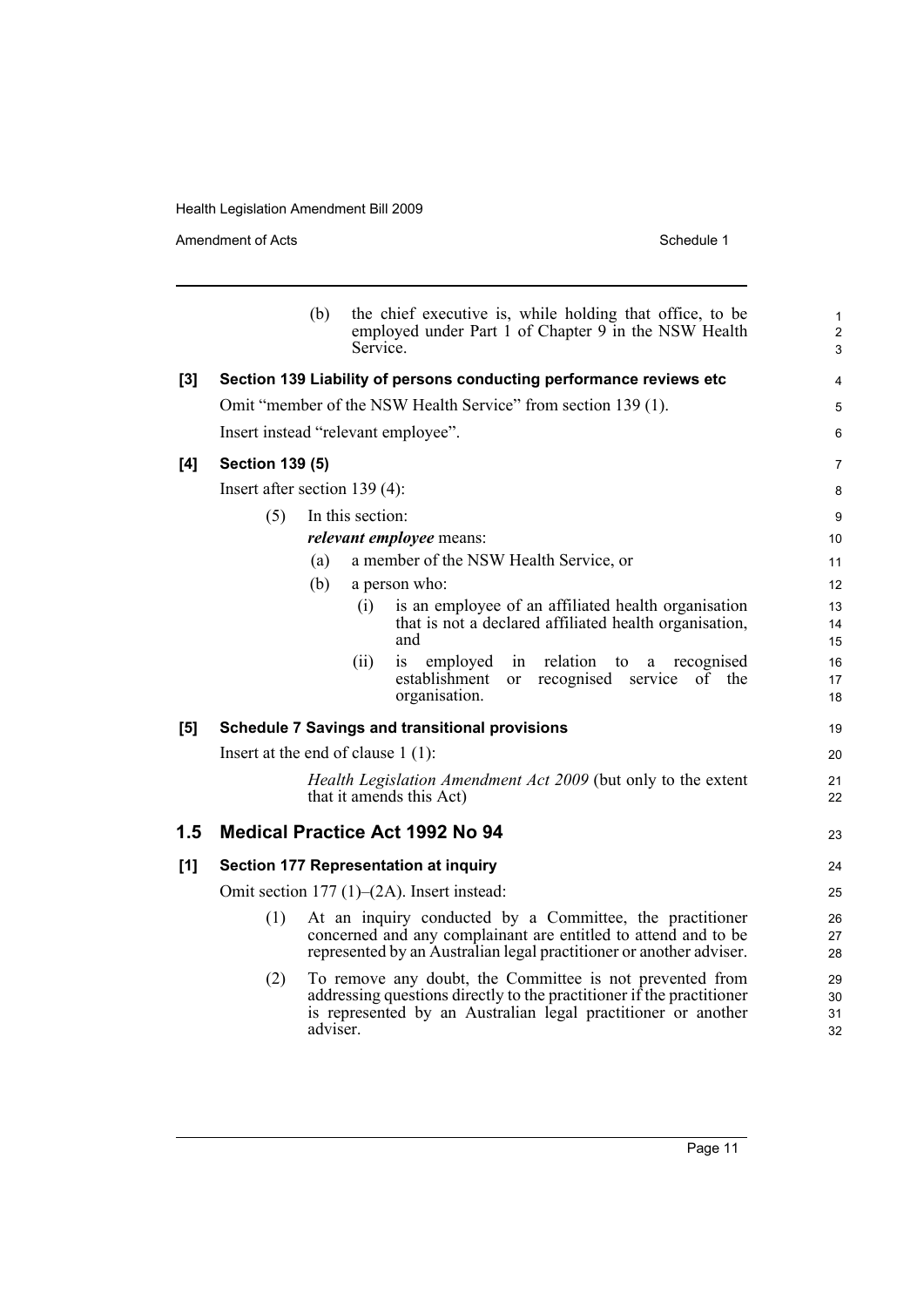| [2]   | <b>Section 177 (3)</b><br>Omit "(except an Australian legal practitioner or another adviser representing<br>any person)". |     |                                                                                                                                                                                                                |                      |
|-------|---------------------------------------------------------------------------------------------------------------------------|-----|----------------------------------------------------------------------------------------------------------------------------------------------------------------------------------------------------------------|----------------------|
|       |                                                                                                                           |     |                                                                                                                                                                                                                |                      |
| $[3]$ | <b>Schedule 5 Savings and transitional provisions</b>                                                                     |     |                                                                                                                                                                                                                |                      |
|       | Insert after clause 49:                                                                                                   |     |                                                                                                                                                                                                                |                      |
|       | Part 9                                                                                                                    |     | Provisions consequent on enactment of<br><b>Health Legislation Amendment Act 2009</b>                                                                                                                          | 6<br>$\overline{7}$  |
|       | 50                                                                                                                        |     | <b>Professional Standards Committees</b>                                                                                                                                                                       | 8                    |
|       |                                                                                                                           | (1) | This clause applies if, immediately before the commencement of<br>this clause, a Professional Standards Committee had started but<br>not finalised an inquiry.                                                 | 9<br>10<br>11        |
|       |                                                                                                                           | (2) | Section 177, as in force immediately before the commencement,<br>continues to apply to the inquiry as if Schedule 1.5 [1] and [2] to<br>the <i>Health Legislation Amendment Act 2009</i> had not<br>commenced. | 12<br>13<br>14<br>15 |
| 1.6   | <b>Mental Health Act 2007 No 8</b>                                                                                        |     |                                                                                                                                                                                                                |                      |
| [1]   |                                                                                                                           |     | <b>Section 52 Notice of applications</b>                                                                                                                                                                       | 17                   |
|       |                                                                                                                           |     | Omit "This section" from section 52 (4). Insert instead "Subsection (3)".                                                                                                                                      | 18                   |
| $[2]$ | Section 141 Membership of Tribunal                                                                                        |     |                                                                                                                                                                                                                | 19                   |
|       |                                                                                                                           |     | Insert "or part-time" after "full-time" in section $141(1)(a)$ .                                                                                                                                               | 20                   |
| $[3]$ |                                                                                                                           |     | Schedule 6 Savings, transitional and other provisions                                                                                                                                                          | 21                   |
|       |                                                                                                                           |     | Insert at the end of clause $1(1)$ :                                                                                                                                                                           | 22                   |
|       |                                                                                                                           |     | Health Legislation Amendment Act 2009 (but only to the extent<br>that it amends this Act)                                                                                                                      | 23<br>24             |